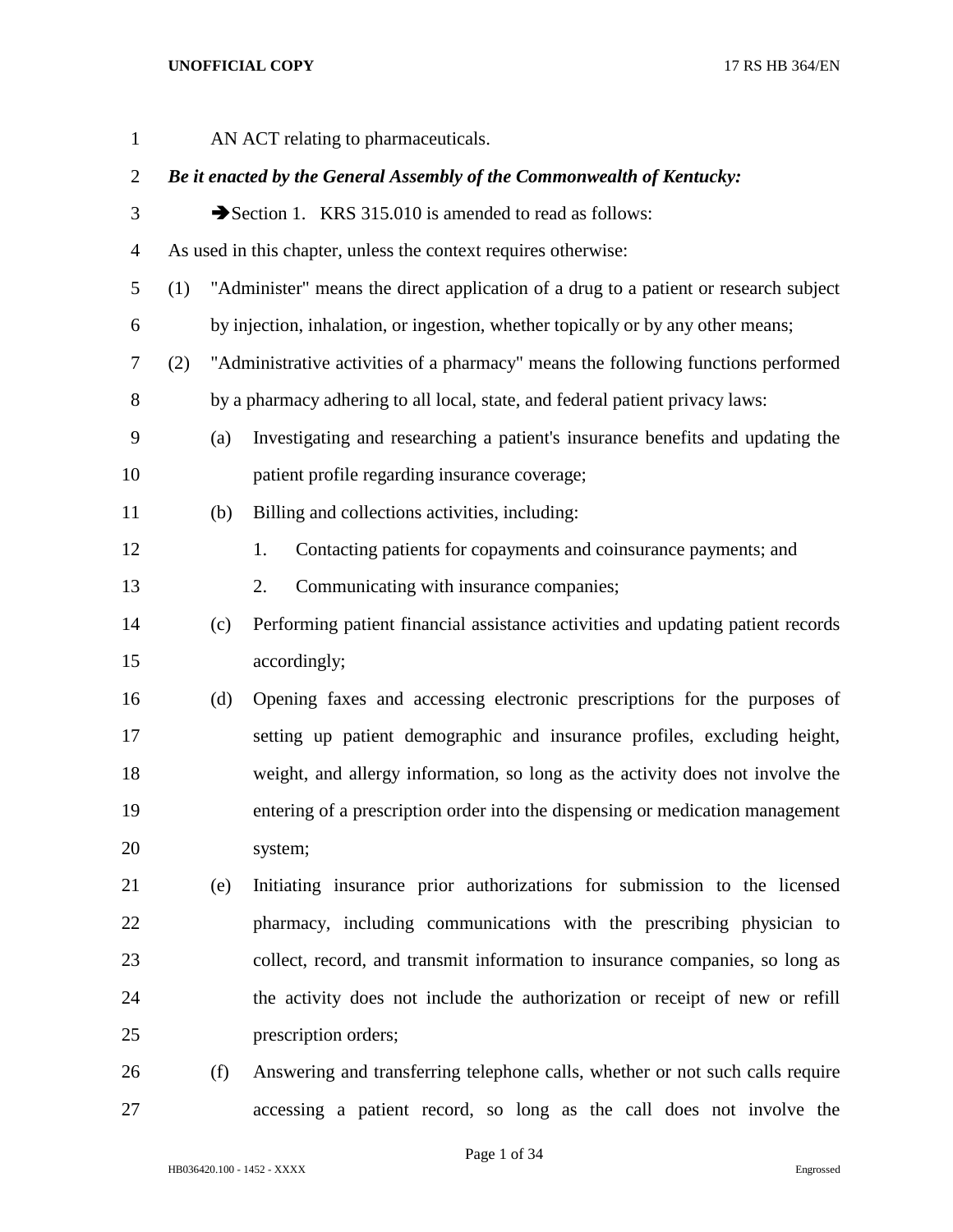| $\mathbf{1}$   |     |     | interpretation, evaluation, or implementation of a drug order; and                   |  |  |
|----------------|-----|-----|--------------------------------------------------------------------------------------|--|--|
| $\overline{2}$ |     | (g) | Communicating with patients via telephone or electronically regarding refill         |  |  |
| 3              |     |     | reminders, so long as the communication does not involve the interpretation,         |  |  |
| $\overline{4}$ |     |     | evaluation, or implementation of a drug order and a pharmacist is readily            |  |  |
| 5              |     |     | available for patient consultation;                                                  |  |  |
| 6              | (3) |     | "Association" means the Kentucky Pharmacists Association;                            |  |  |
| $\tau$         | (4) |     | "Board" means the Kentucky Board of Pharmacy;                                        |  |  |
| 8              | (5) |     | "Collaborative care agreement" means a written agreement between a pharmacist or     |  |  |
| 9              |     |     | pharmacists and a practitioner or practitioners that outlines a plan of cooperative  |  |  |
| 10             |     |     | management of patients' drug-related health care needs where:                        |  |  |
| 11             |     | (a) | Patients' drug-related health care needs fall within the practitioner's or           |  |  |
| 12             |     |     | practitioners' statutory scope of practice;                                          |  |  |
| 13             |     | (b) | Patients are referred by the practitioner or practitioners to the pharmacist or      |  |  |
| 14             |     |     | pharmacists; and                                                                     |  |  |
| 15             |     | (c) | The agreement:                                                                       |  |  |
| 16             |     |     | Identifies the practitioner or practitioners and the pharmacist or<br>1.             |  |  |
| 17             |     |     | pharmacists who are parties to the agreement;                                        |  |  |
| 18             |     |     | Specifies the drug-related regimen to be provided, and how drug therapy<br>2.        |  |  |
| 19             |     |     | is to be monitored; and                                                              |  |  |
| 20             |     |     | 3.<br>Stipulates the conditions for initiating, continuing, or discontinuing drug    |  |  |
| 21             |     |     | therapy and conditions which warrant modifications to dose, dosage                   |  |  |
| 22             |     |     | regimen, dosage form, or route of administration;                                    |  |  |
| 23             | (6) |     | "Compound" or "compounding" means the preparation or labeling of a drug              |  |  |
| 24             |     |     | pursuant to or in anticipation of a valid prescription drug order, including but not |  |  |
| 25             |     |     | limited to packaging, intravenous admixture or manual combination of drug            |  |  |
| 26             |     |     | ingredients. "Compounding," as used in this chapter, shall not preclude simple       |  |  |
| 27             |     |     | reconstitution, mixing, or modification of drug products prior to administration by  |  |  |

Page 2 of 34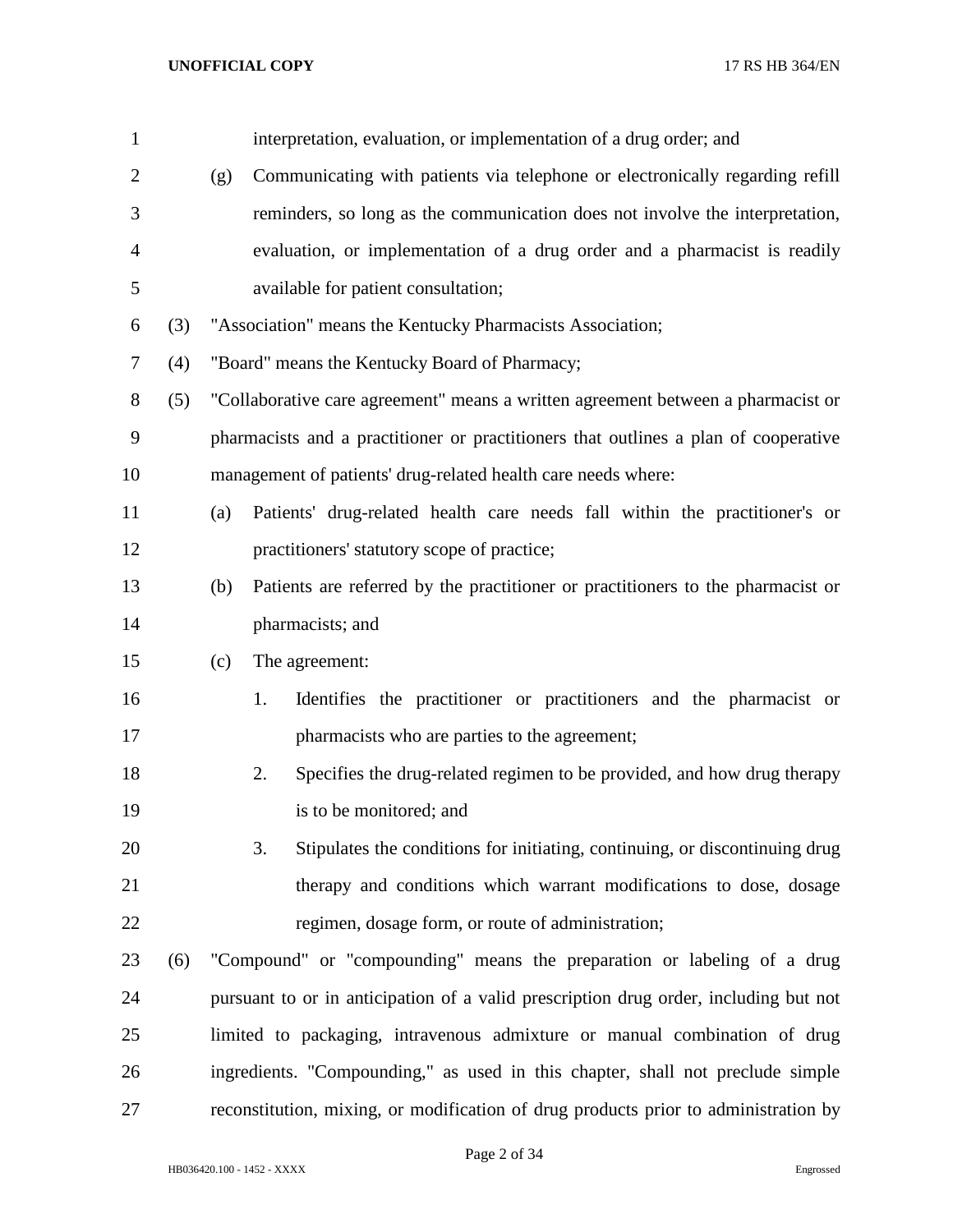| $\mathbf{1}$   |     | nonpharmacists;                                                                   |                                                                                       |  |  |  |
|----------------|-----|-----------------------------------------------------------------------------------|---------------------------------------------------------------------------------------|--|--|--|
| $\overline{2}$ | (7) | "Confidential information" means information which is accessed or maintained by a |                                                                                       |  |  |  |
| 3              |     |                                                                                   | pharmacist in a patient's record, or communicated to a patient as part of patient     |  |  |  |
| 4              |     |                                                                                   | counseling, whether it is preserved on paper, microfilm, magnetic media, electronic   |  |  |  |
| 5              |     |                                                                                   | media, or any other form;                                                             |  |  |  |
| 6              | (8) |                                                                                   | "Continuing education unit" means ten (10) contact hours of board approved            |  |  |  |
| $\tau$         |     |                                                                                   | continuing pharmacy education. A "contact hour" means fifty (50) continuous           |  |  |  |
| $8\,$          |     |                                                                                   | minutes without a break period;                                                       |  |  |  |
| 9              | (9) |                                                                                   | "Dispense" or "dispensing" means to deliver one (1) or more doses of a prescription   |  |  |  |
| 10             |     |                                                                                   | drug in a suitable container, appropriately labeled for subsequent administration to  |  |  |  |
| 11             |     |                                                                                   | or use by a patient or other individual entitled to receive the prescription drug;    |  |  |  |
| 12             |     |                                                                                   | (10) "Drug" means any of the following:                                               |  |  |  |
| 13             |     | (a)                                                                               | Articles recognized as drugs or drug products in any official compendium or           |  |  |  |
| 14             |     |                                                                                   | supplement thereto;                                                                   |  |  |  |
| 15             |     | (b)                                                                               | Articles, other than food, intended to affect the structure or function of the        |  |  |  |
| 16             |     |                                                                                   | body of man or other animals;                                                         |  |  |  |
| 17             |     | (c)                                                                               | Articles, including radioactive substances, intended for use in the diagnosis,        |  |  |  |
| 18             |     |                                                                                   | cure, mitigation, treatment or prevention of disease in man or other animals;         |  |  |  |
| 19             |     |                                                                                   | <sub>or</sub>                                                                         |  |  |  |
| 20             |     | (d)                                                                               | Articles intended for use as a component of any articles specified in                 |  |  |  |
| 21             |     |                                                                                   | paragraphs (a) to (c) of this subsection;                                             |  |  |  |
| 22             |     |                                                                                   | (11) "Drug regimen review" means retrospective, concurrent, and prospective review by |  |  |  |
| 23             |     |                                                                                   | a pharmacist of a patient's drug-related history, including but not limited to the    |  |  |  |
| 24             |     |                                                                                   | following areas:                                                                      |  |  |  |
| 25             |     | (a)                                                                               | Evaluation of prescription drug orders and patient records for:                       |  |  |  |
| 26             |     |                                                                                   | Known allergies;<br>1.                                                                |  |  |  |
| 27             |     |                                                                                   | Rational therapy contraindications;<br>2.                                             |  |  |  |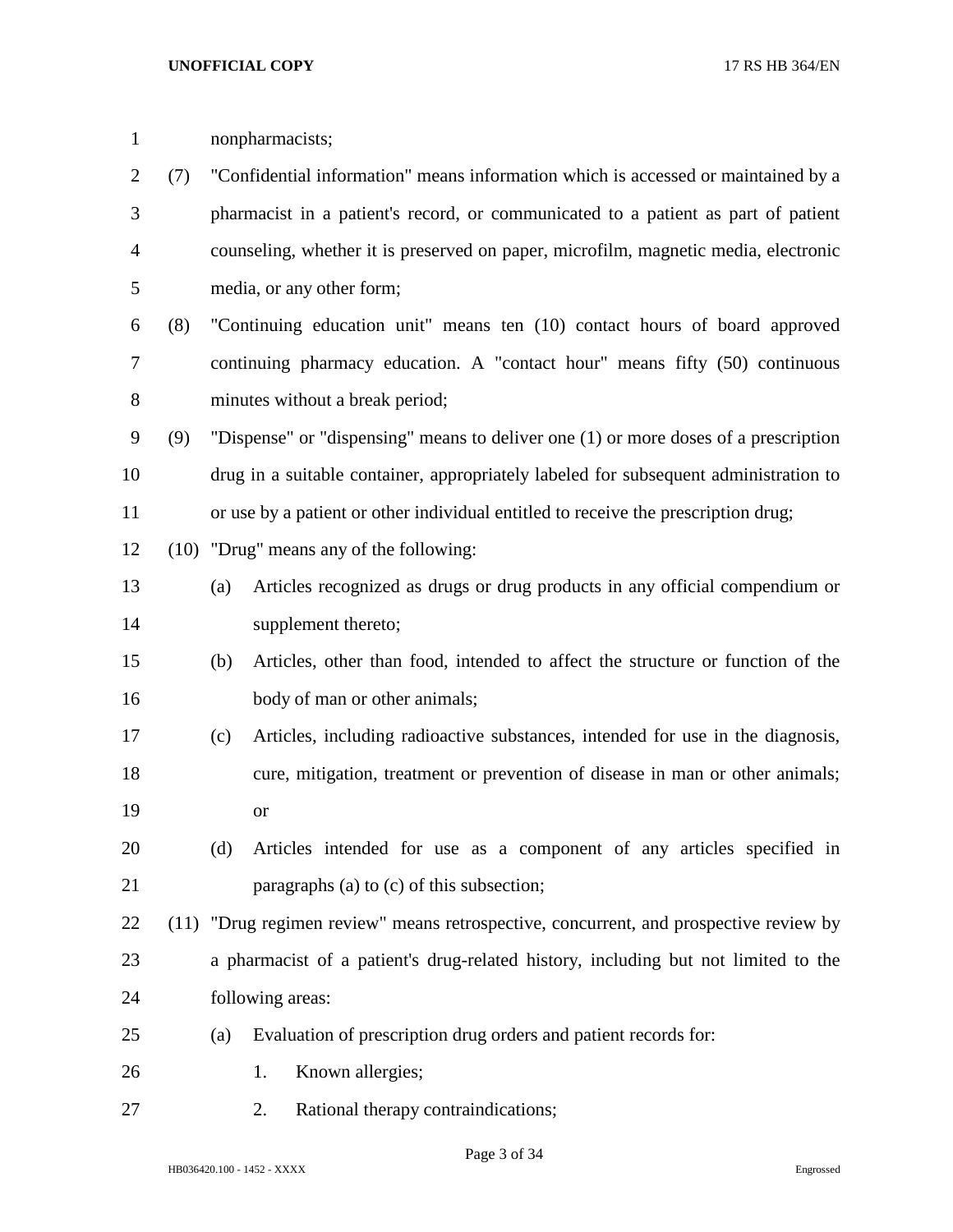| $\mathbf{1}$   |     | 3.<br>Appropriate dose and route of administration;                               |
|----------------|-----|-----------------------------------------------------------------------------------|
| $\overline{2}$ |     | Appropriate directions for use; or<br>4.                                          |
| 3              |     | Duplicative therapies.<br>5.                                                      |
| 4              | (b) | Evaluation of prescription drug orders and patient records for drug-drug, drug-   |
| 5              |     | food, drug-disease, and drug-clinical laboratory interactions;                    |
| 6              | (c) | Evaluation of prescription drug orders and patient records for adverse drug       |
| 7              |     | reactions; or                                                                     |
| 8              | (d) | Evaluation of prescription drug orders and patient records for proper             |
| 9              |     | utilization and optimal therapeutic outcomes;                                     |
| 10             |     | (12) "Immediate supervision" means under the physical and visual supervision of a |
| 11             |     | pharmacist;                                                                       |
| 12             |     | (13) "Manufacturer" <i>or "virtual manufacturer" of a product means:</i>          |
| 13             | (a) | A person that holds an application approved under 21 U.S.C. sec. 355 or a         |
| 14             |     | license issued under 42 U.S.C. sec. 262 for such product, or if such product      |
| 15             |     | is not the subject of an approved application or license, the person who          |
| 16             |     | manufactured the product;                                                         |
| 17             | (b) | A co-licensed partner of the person described in paragraph (a) of this            |
| 18             |     | subsection that obtains the product directly from a person described in this      |
| 19             |     | paragraph or paragraph (a) of this subsection;                                    |
| 20             | (c) | An affiliate of a person described in paragraph (a) or (b) of this subsection     |
| 21             |     | who receives the product directly from a person described in this paragraph       |
| 22             |     | or in paragraph (a) or (b) of this subsection {means any person, except a         |
| 23             |     | pharmacist compounding in the normal course of professional practice, within      |
| 24             |     | the Commonwealth engaged in the commercial production, preparation,               |
| 25             |     | propagation, compounding, conversion, or processing of a drug, either directly    |
| 26             |     | or indirectly, by extraction from substances of natural origin or independently   |
| 27             |     | by means of chemical synthesis, or both, and includes any packaging or            |

Page 4 of 34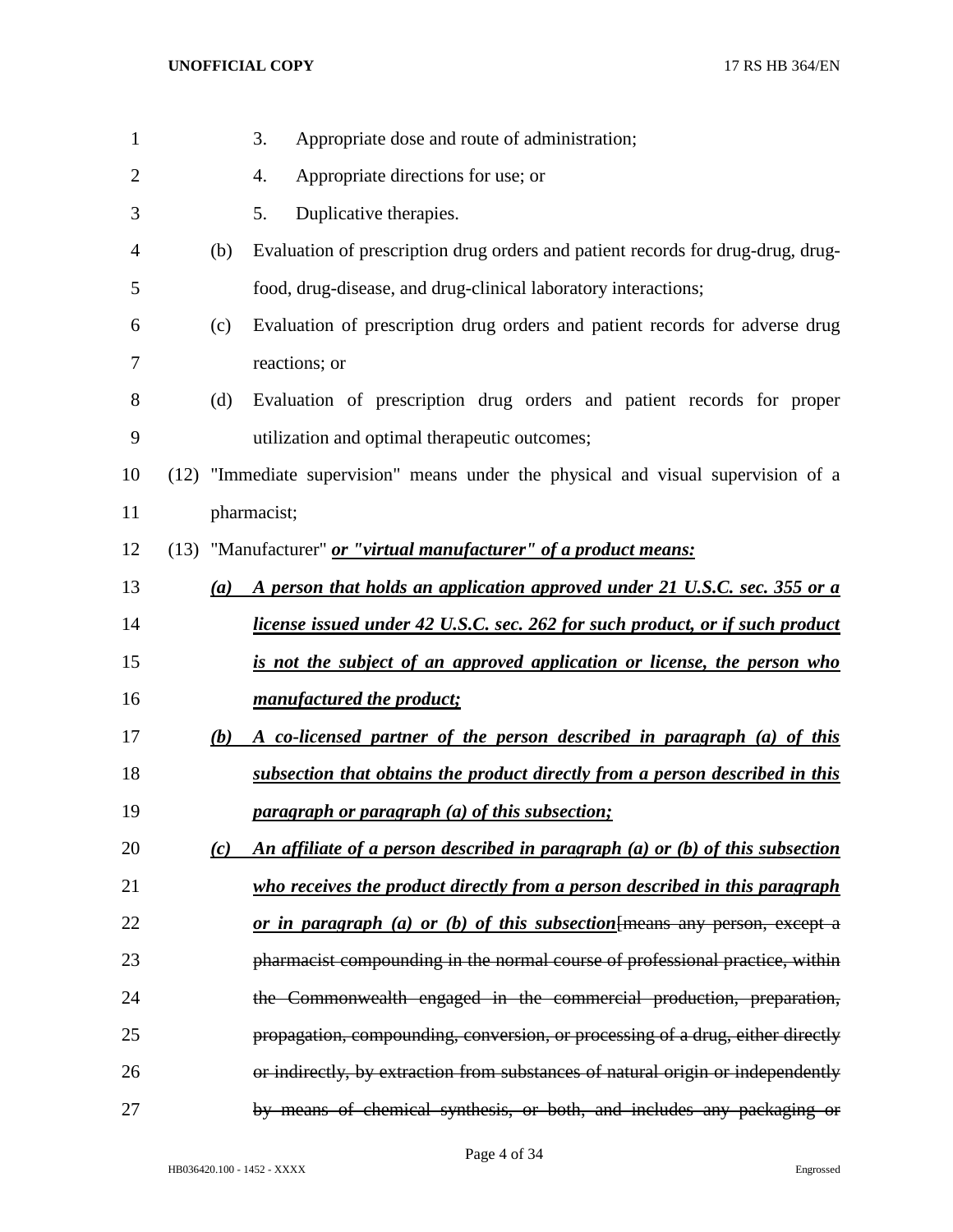| $\mathbf{1}$   | repackaging of a drug or the labeling or relabeling of its container]; or                    |
|----------------|----------------------------------------------------------------------------------------------|
| $\overline{2}$ | Any person, except a pharmacist compounding in the normal course of<br>(d)                   |
| 3              | <i><u><b>professional practice;</b></u></i>                                                  |
| 4              | "Medical order" means a lawful order of a specifically identified practitioner for a<br>(14) |
| 5              | specifically identified patient for the patient's health care needs. "Medical order"         |
| 6              | may or may not include a prescription drug order;                                            |
| 7              | "Nonprescription drugs" means nonnarcotic medicines or drugs which may be sold<br>(15)       |
| 8              | without a prescription and are prepackaged and labeled for use by the consumer in            |
| 9              | accordance with the requirements of the statutes and regulations of this state and the       |
| 10             | federal government;                                                                          |
| 11             | "Outsourcing facility" means a facility at one $(1)$ geographic location or address<br>(16)  |
| 12             | that:                                                                                        |
| 13             | Is engaged in the compounding of human sterile drugs without a patient-<br>$\left(a\right)$  |
| 14             | <i>specific prescription;</i>                                                                |
| 15             | Has registered as an outsourcing facility with the secretary of the United<br>(b)            |
| 16             | States Department of Health and Human Services, Food and Drug                                |
| 17             | Administration; and                                                                          |
| 18             | <b>Complies with all applicable state and federal requirements;</b><br>(c)                   |
| 19             | "Pharmacist" means a natural person licensed by this state to engage in the practice<br>(17) |
| 20             | of the profession of pharmacy;                                                               |
| 21             | $(18)(17)$ ] "Pharmacist intern" means a natural person who is:                              |
| 22             | Currently certified by the board to engage in the practice of pharmacy under<br>(a)          |
| 23             | the direction of a licensed pharmacist and who satisfactorily progresses                     |
| 24             | toward meeting the requirements for licensure as a pharmacist;                               |
| 25             | A graduate of an approved college or school of pharmacy or a graduate who<br>(b)             |
| 26             | has established educational equivalency by obtaining a Foreign Pharmacy                      |
| 27             | Graduate Examination Committee (FPGEC) certificate, who is currently                         |

Page 5 of 34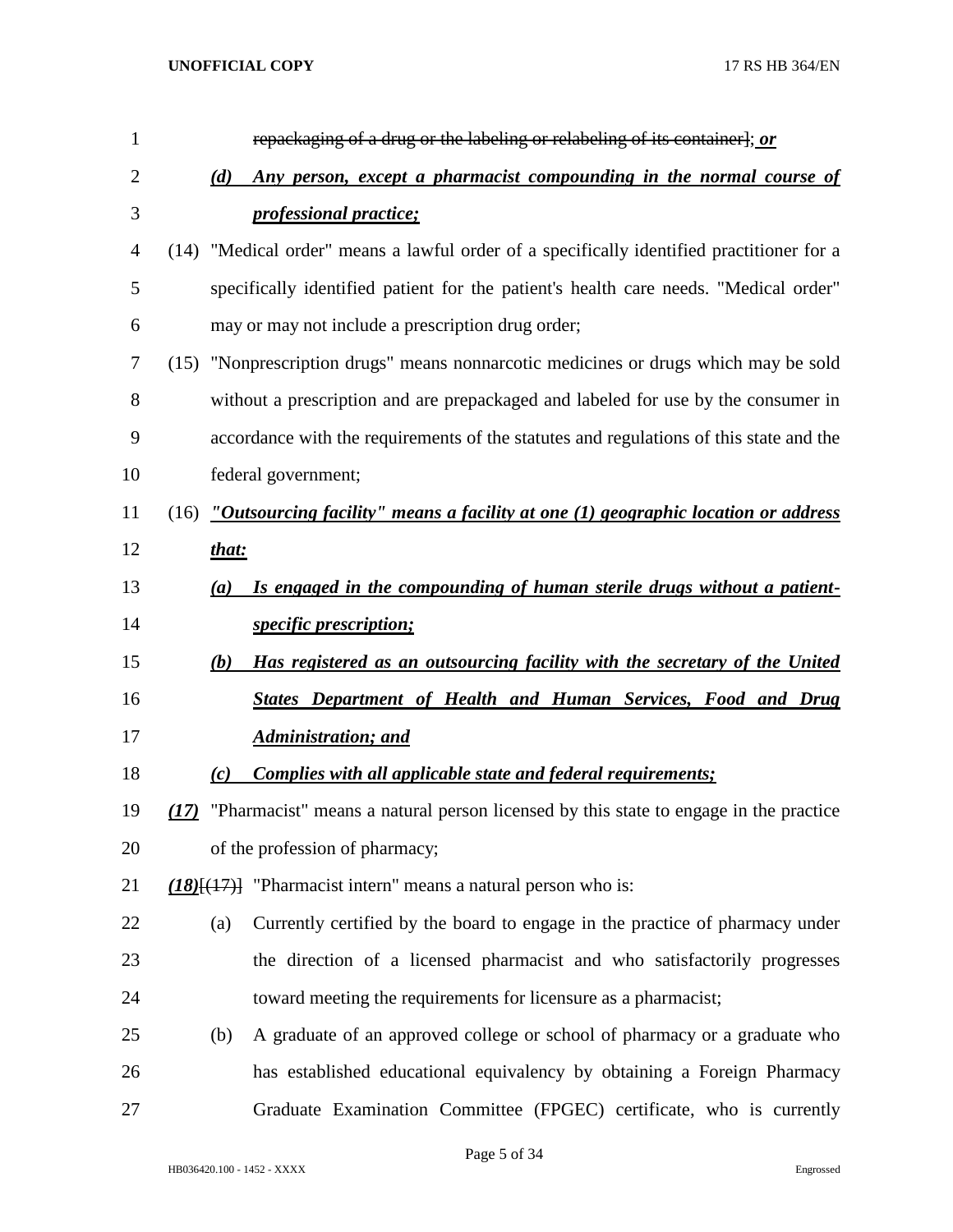| $\mathbf{1}$   |     | licensed by the board for the purpose of obtaining practical experience as a                   |
|----------------|-----|------------------------------------------------------------------------------------------------|
| $\overline{2}$ |     | requirement for licensure as a pharmacist;                                                     |
| 3              | (c) | A qualified applicant awaiting examination for licensure as a pharmacist or                    |
| 4              |     | the results of an examination for licensure as a pharmacist; or                                |
| 5              | (d) | An individual participating in a residency or fellowship program approved by                   |
| 6              |     | the board for internship credit;                                                               |
| 7              |     | $(19)$ [ $(18)$ ] "Pharmacy" means every place where:                                          |
| 8              | (a) | Drugs are dispensed under the direction of a pharmacist;                                       |
| 9              | (b) | Prescription drug orders are compounded under the direction of a pharmacist;                   |
| 10             |     | <b>or</b>                                                                                      |
| 11             | (c) | A registered pharmacist maintains patient records and other information for                    |
| 12             |     | the purpose of engaging in the practice of pharmacy, whether or not                            |
| 13             |     | prescription drug orders are being dispensed;                                                  |
| 14             |     | $(20)$ [ $(19)$ ] "Pharmacy-related primary care" means the pharmacists' activities in patient |
| 15             |     | education, health promotion, and assistance in the selection and use of over-the-              |
| 16             |     | counter drugs and appliances for the treatment of common diseases and injuries, as             |
| 17             |     | well as those other activities falling within their statutory scope of practice;               |
| 18             |     | $(21)$ [ $(20)$ ] "Pharmacy technician" means a natural person who works under the             |
| 19             |     | immediate supervision, or general supervision if otherwise provided for by statute             |
| 20             |     | or administrative regulation, of a pharmacist for the purpose of assisting a                   |
| 21             |     | pharmacist with the practice of pharmacy;                                                      |
| 22             |     | $(22)$ $(21)$ "Practice of pharmacy" means interpretation, evaluation, and implementation      |
| 23             |     | of medical orders and prescription drug orders; responsibility for dispensing                  |
| 24             |     | prescription drug orders, including radioactive substances; participation in drug and          |
| 25             |     | drug-related device selection; administration of medications or biologics in the               |
| 26             |     | course of dispensing or maintaining a prescription drug order; the administration of           |
| 27             |     | adult immunizations pursuant to prescriber-approved protocols; the administration              |

Page 6 of 34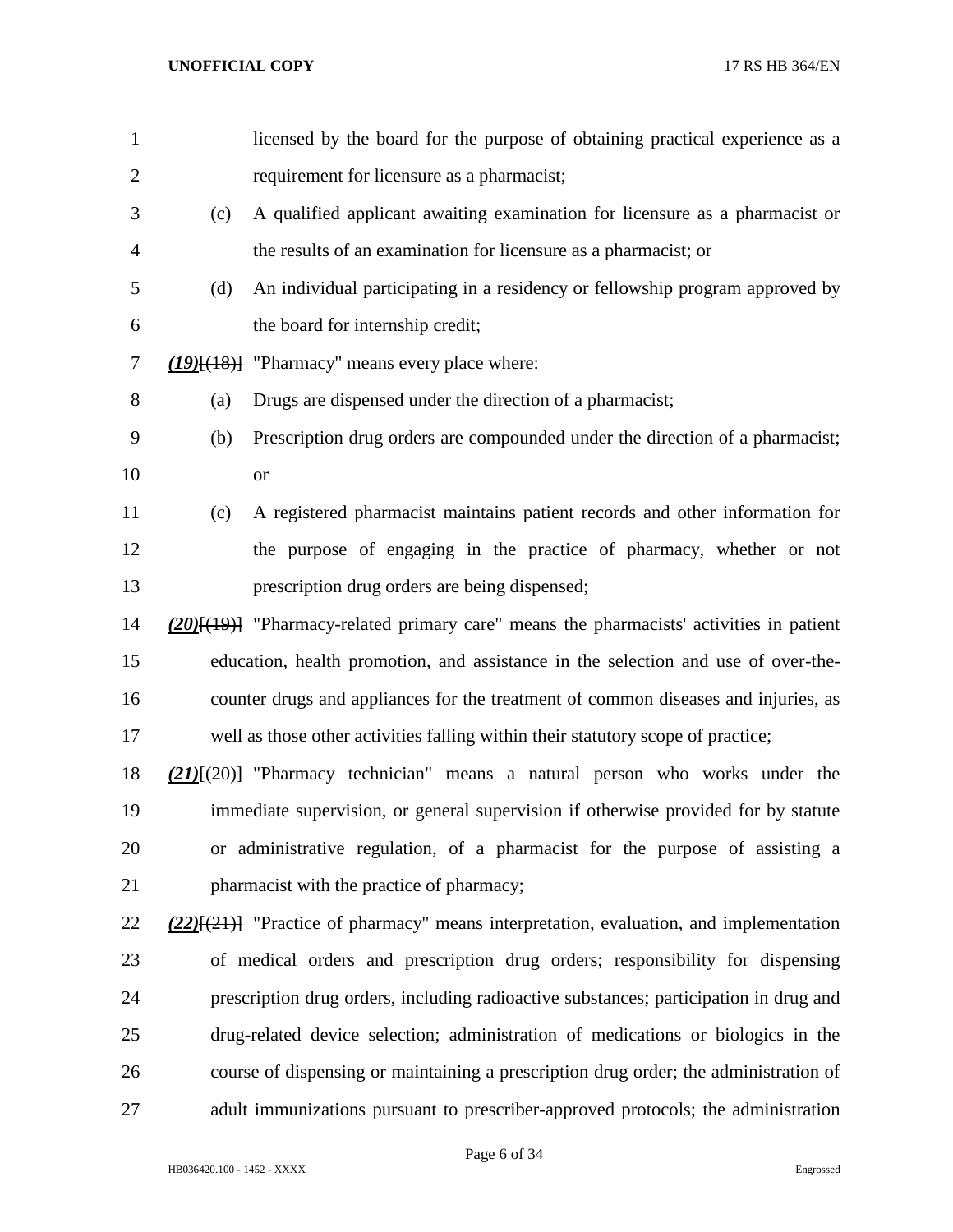| $\mathbf{1}$   | of influenza vaccines to individuals nine (9) to thirteen (13) years of age pursuant to        |  |  |  |
|----------------|------------------------------------------------------------------------------------------------|--|--|--|
| $\overline{2}$ | prescriber-approved protocols with the consent of a parent or guardian; the                    |  |  |  |
| 3              | administration of immunizations to individuals fourteen (14) to seventeen (17) years           |  |  |  |
| 4              | of age pursuant to prescriber-approved protocols with the consent of a parent or               |  |  |  |
| 5              | guardian; the administration of immunizations to a child as defined in KRS                     |  |  |  |
| 6              | 214.032, pursuant to protocols as authorized by KRS 315.500; drug evaluation,                  |  |  |  |
| 7              | utilization, or regimen review; maintenance of patient pharmacy records; and                   |  |  |  |
| 8              | provision of patient counseling and those professional acts, professional decisions,           |  |  |  |
| 9              | or professional services necessary to maintain and manage all areas of a patient's             |  |  |  |
| 10             | pharmacy-related care, including pharmacy-related primary care as defined in this              |  |  |  |
| 11             | section;                                                                                       |  |  |  |
| 12             | $(23)$ [ $(22)$ ] "Practitioner" has the same meaning given in KRS 217.015(35);                |  |  |  |
| 13             | $(24)$ [ $(23)$ ] "Prescription drug" means a drug which:                                      |  |  |  |
| 14             | Under federal law is required to be labeled with either of the following<br>(a)                |  |  |  |
| 15             | statements:                                                                                    |  |  |  |
| 16             | "Caution: Federal law prohibits dispensing without prescription";<br>1.                        |  |  |  |
| 17             | 2.<br>"Caution: Federal law restricts this drug to use by, or on the order of, a               |  |  |  |
| 18             | licensed veterinarian";                                                                        |  |  |  |
| 19             | "Rx Only"; or<br>3.                                                                            |  |  |  |
| 20             | " $Rx$ "; or<br>4.                                                                             |  |  |  |
| 21             | (b)<br>Is required by any applicable federal or state law or administrative regulation         |  |  |  |
| 22             | to be dispensed only pursuant to a prescription drug order or is restricted to                 |  |  |  |
| 23             | use by practitioners;                                                                          |  |  |  |
| 24             | $(25)$ [ $(24)$ ] "Prescription drug order" means an original or new order from a practitioner |  |  |  |
| 25             | for drugs, drug-related devices or treatment for a human or animal, including orders           |  |  |  |
| 26             | issued through collaborative care agreements or protocols authorized by the board.             |  |  |  |
| 27             | Lawful prescriptions result from a valid practitioner-patient relationship, are                |  |  |  |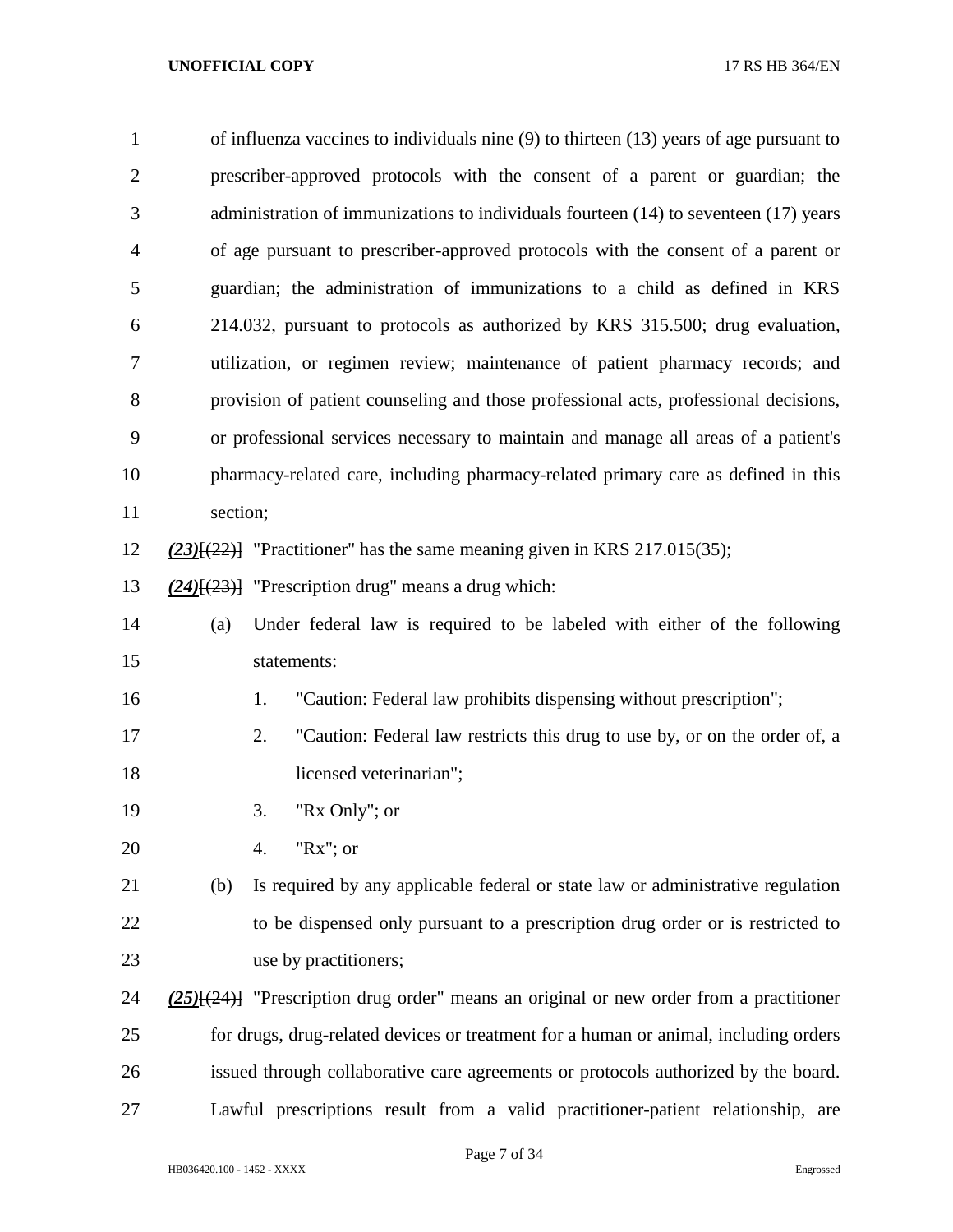| 1              | intended to address a legitimate medical need, and fall within the prescribing                |
|----------------|-----------------------------------------------------------------------------------------------|
| $\overline{2}$ | practitioner's scope of professional practice;                                                |
| 3              | (26) <sup>[(25)]</sup> "Society" means the Kentucky Society of Health-Systems Pharmacists;    |
| 4              | $(27)$ [ $(26)$ ] "Supervision" means the presence of a pharmacist on the premises to which a |
| 5              | pharmacy permit is issued, who is responsible, in whole or in part, for the                   |
| 6              | professional activities occurring in the pharmacy; and                                        |
| 7              | (28)[(27)] "Wholesaler" means any person who legally buys drugs for resale or                 |
| 8              | distribution to persons other than patients or consumers.                                     |
| 9              | SECTION 2. A NEW SECTION OF KRS CHAPTER 315 IS CREATED TO                                     |
| 10             | <b>READ AS FOLLOWS:</b>                                                                       |
| 11             | person shall not operate an outsourcing facility within this<br>(I)<br>(a)<br>$\bm{A}$        |
| 12             | <u>Commonwealth, physically or by means of the Internet, facsimile, phone,</u>                |
| 13             | mail, or any other means, without first obtaining a permit from the board.                    |
| 14             | An application for a permit to operate an outsourcing facility shall be made<br>(b)           |
| 15             | to the board upon forms provided by the board and shall contain such                          |
| 16             | information as the board requires, which may include affirmative evidence                     |
| 17             | of the ability to comply with the requirements of this chapter and the                        |
| 18             | <i>administrative regulations promulgated by the board.</i>                                   |
| 19             | <b>Each application shall be accompanied by a nonrefundable permit fee to be</b><br>(c)       |
| 20             | set by administrative regulation promulgated by the board, not to exceed                      |
| 21             | five hundred dollars (\$500).                                                                 |
| 22             | As a prerequisite to obtaining or renewing a permit from the board, the<br>(2)<br>(a)         |
| 23             | <i><b><u>outsourcing facility shall:</u></b></i>                                              |
| 24             | Register as an outsourcing facility with the United States Secretary of<br>1.                 |
| 25             | <b>Health and Human Services in accordance with 21 U.S.C. sec. 353b;</b>                      |
| 26             | <u>and</u>                                                                                    |
| 27             | Submit a copy of a current inspection report resulting from an<br>2.                          |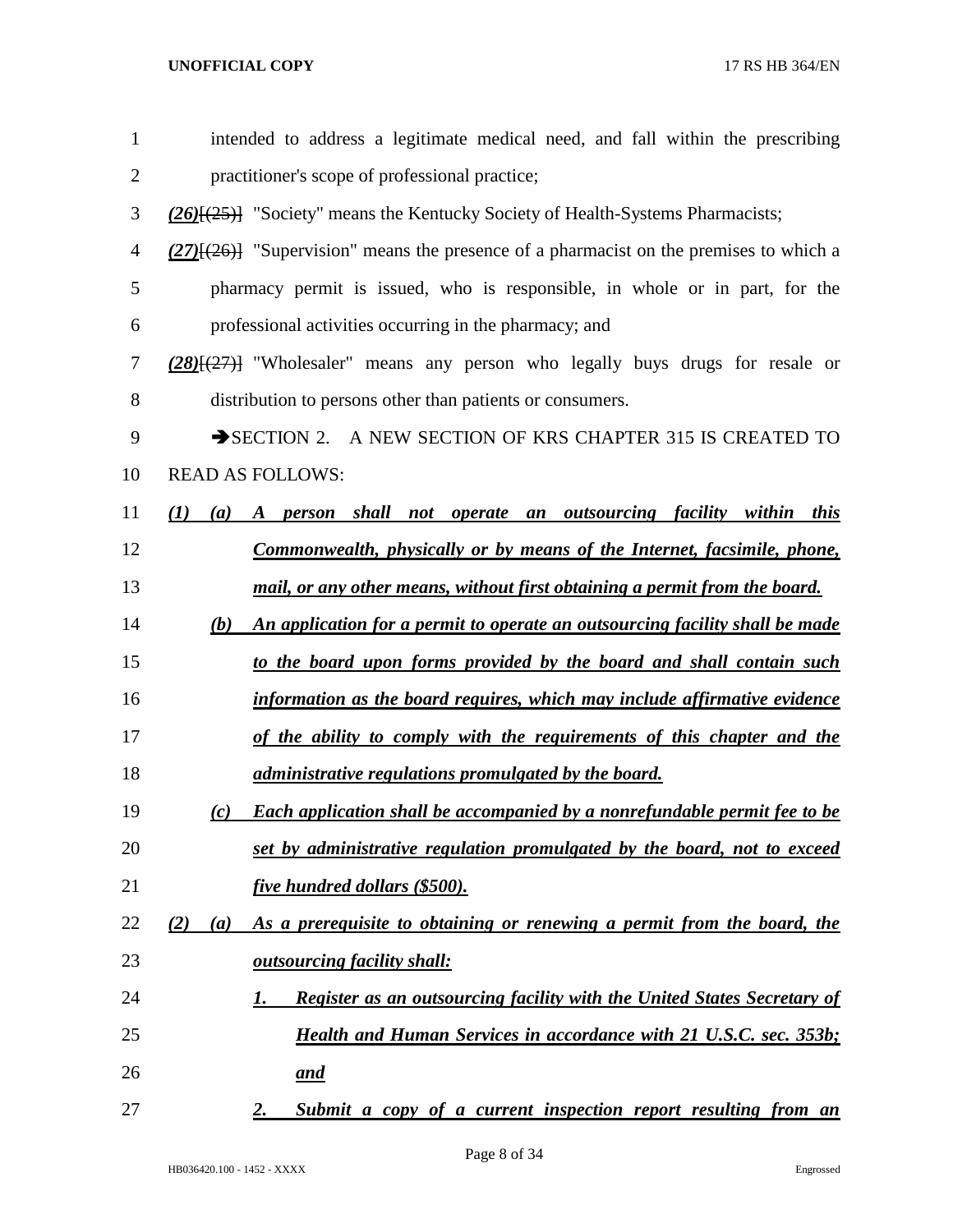| 1  |            | inspection conducted by the United States Food and Drug                         |
|----|------------|---------------------------------------------------------------------------------|
| 2  |            | Administration that indicates compliance with the requirements of               |
| 3  |            | state and federal law and regulations, including all applicable                 |
| 4  |            | guidance documents and Current Good Manufacturing Practices                     |
| 5  |            | <u>published by the United States Food and Drug Administration.</u>             |
| 6  | (b)<br>1.  | The inspection report required pursuant to paragraph $(a)2$ , of this           |
| 7  |            | subsection shall be deemed current for the purposes of this section if          |
| 8  |            | the inspection was conducted no more than:                                      |
| 9  |            | <b>One (1) year prior to the date of submission of an application for</b><br>а. |
| 10 |            | <i>a permit to the board; or</i>                                                |
| 11 |            | <u>Two (2) years prior to the date of submission of an application</u><br>b.    |
| 12 |            | <u>for renewal of a permit to the board.</u>                                    |
| 13 | 2.         | If the outsourcing facility has not been inspected by the United States         |
| 14 |            | Food and Drug Administration within the period required under                   |
| 15 |            | <u>subparagraph 1. of this paragraph, the board may:</u>                        |
| 16 |            | Accept an inspection report or other documentation from<br>а.                   |
| 17 |            | <u>another entity that is satisfactory to the board; or</u>                     |
| 18 |            | <u>Cause an inspection to be conducted by its duly authorized agent</u><br>b.   |
| 19 |            | and charge an inspection fee in an amount sufficient to cover                   |
| 20 |            | the costs of the inspection.                                                    |
| 21 | (3)<br>(a) | Upon receipt of an application of a permit to operate an outsourcing facility   |
| 22 |            | accompanied by the permit fee prescribed by administrative regulation, the      |
| 23 |            | <u>board shall:</u>                                                             |
| 24 | 1.         | Issue a permit if the outsourcing facility meets the requirements of            |
| 25 |            | this chapter and the administrative regulations promulgated by the              |
| 26 |            | <u>board; or</u>                                                                |
| 27 | 2.         | Refuse to issue or renew any permit to operate if the outsourcing               |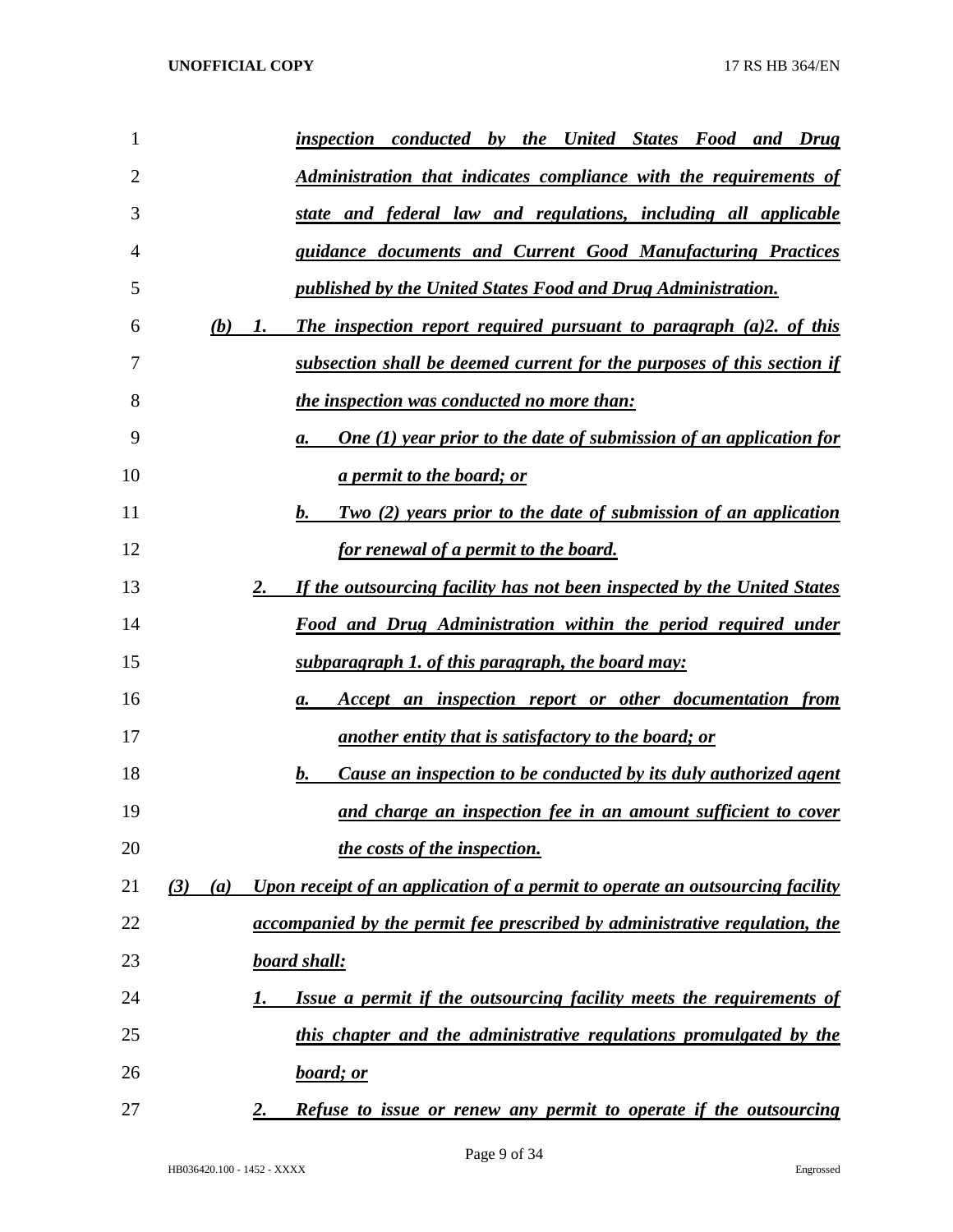| 1              |     | facility fails to meet the requirements of this chapter and the                            |
|----------------|-----|--------------------------------------------------------------------------------------------|
| $\overline{2}$ |     | <i>administrative regulations promulgated by the board.</i>                                |
| 3              |     | (b)<br>The board shall act upon an application for a permit to operate within thirty       |
| 4              |     | (30) days after the receipt of the application. The board may issue a                      |
| 5              |     | temporary permit to operate in any instance where it considers additional                  |
| 6              |     | time necessary for investigation and consideration before taking final                     |
| 7              |     | action upon the application. The temporary permit shall be valid for a                     |
| 8              |     | <i>period of thirty (30) days, unless extended.</i>                                        |
| 9              | (4) | A separate permit to operate shall be required for each outsourcing facility.              |
| 10             | (5) | <b>Each permit to operate an outsourcing facility, unless suspended or</b><br>(a)          |
| 11             |     | revoked, shall expire on June 30 following its date of issuance and be                     |
| 12             |     | renewable annually thereafter upon proper application accompanied by the                   |
| 13             |     | renewal fee as established by administrative regulations promulgated by the                |
| 14             |     | board. The renewal fee shall not exceed five hundred dollars (\$500).                      |
| 15             |     | (b)<br>An additional nonrefundable fee not to exceed the annual renewal fee may            |
| 16             |     | be assessed and set by administrative regulation as a delinguent renewal                   |
| 17             |     | penalty for failure to renew by June 30 of each year.                                      |
| 18             | (6) | Permits to operate shall be issued only for the premises and persons named in the          |
| 19             |     | application and shall not be transferable, except that a buyer may operate the             |
| 20             |     | <u>outsourcing facility under the permit of the seller pending a decision by the board</u> |
| 21             |     | on an application, which shall be filed by the buyer with the board at least five $(5)$    |
| 22             |     | days prior to the date of sale.                                                            |
| 23             | (7) | The board may promulgate administrative regulations to ensure:                             |
| 24             |     | <b>That proper equipment and reference material is on hand considering the</b><br>(a)      |
| 25             |     | nature of the pharmaceutical practice conducted at the particular                          |
| 26             |     | <u>outsourcing facility; and</u>                                                           |
| 27             |     | Health and sanitation standards for areas within outsourcing facilities that<br>(b)        |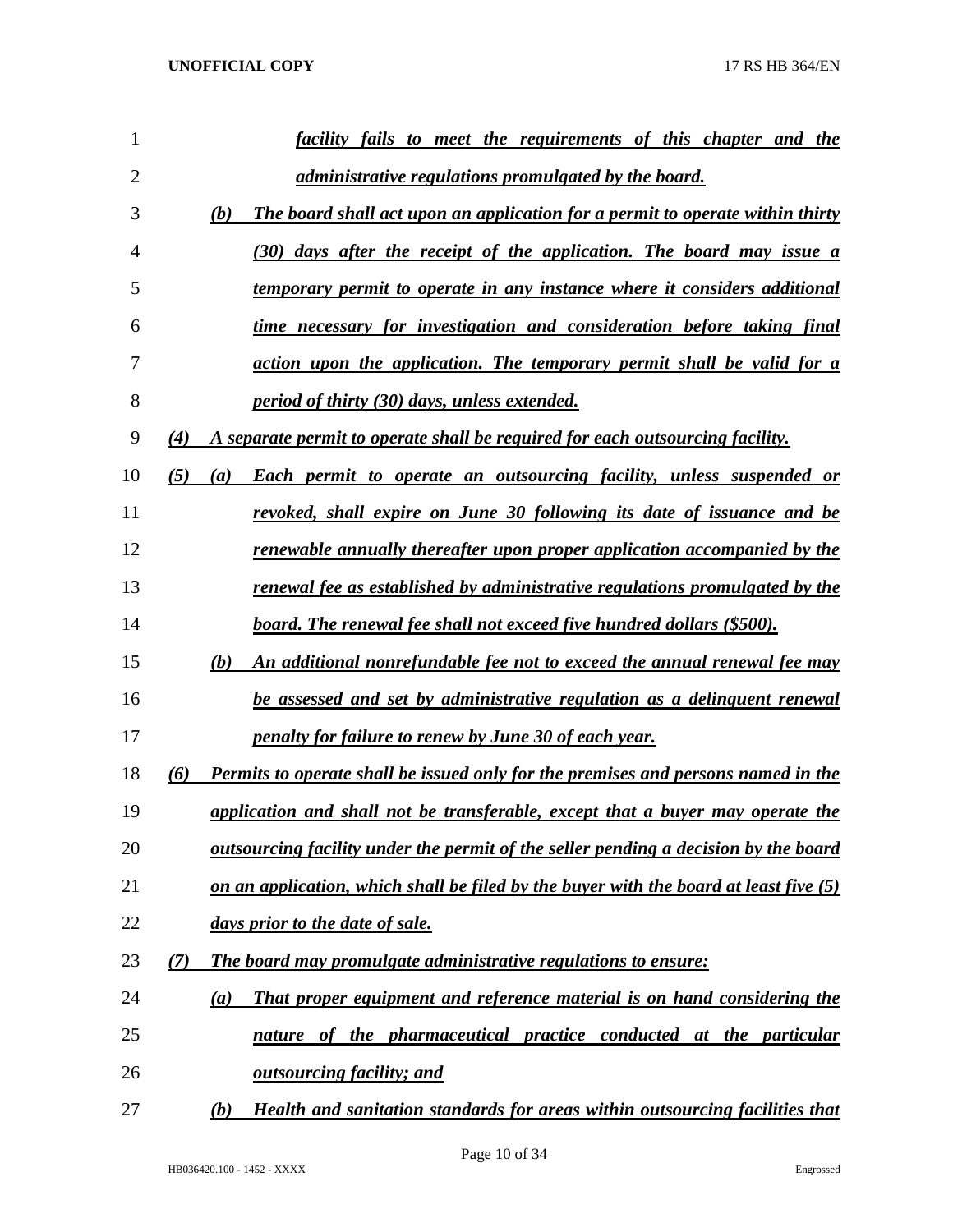| 1              |                                                                         | adhere to Current Good Manufacturing Practices published by the United              |  |  |  |  |
|----------------|-------------------------------------------------------------------------|-------------------------------------------------------------------------------------|--|--|--|--|
| $\overline{2}$ |                                                                         | <b>States Food and Drug Administration.</b>                                         |  |  |  |  |
| 3              | (8)<br><b>Each outsourcing facility shall comply with KRS 218A.202.</b> |                                                                                     |  |  |  |  |
| 4              | (9)                                                                     | <b>Each outsourcing facility shall compound in compliance with the requirements</b> |  |  |  |  |
| 5              |                                                                         | of state and federal law and regulations, including all applicable guidance         |  |  |  |  |
| 6              |                                                                         | documents and Current Good Manufacturing Practices published by the United          |  |  |  |  |
| 7              |                                                                         | <b>States Food and Drug Administration.</b>                                         |  |  |  |  |
| 8              | (10)                                                                    | A pharmacist may temporarily operate an outsourcing facility in an area not         |  |  |  |  |
| 9              |                                                                         | designated on the permit as authorized in KRS 315.500.                              |  |  |  |  |
| 10             |                                                                         | $\rightarrow$ SECTION 3.<br>A NEW SECTION OF KRS CHAPTER 315 IS CREATED TO          |  |  |  |  |
| 11             |                                                                         | <b>READ AS FOLLOWS:</b>                                                             |  |  |  |  |
| 12             | (I)<br>(a)                                                              | <b>Each out-of-state outsourcing facility that does business physically or by</b>   |  |  |  |  |
| 13             |                                                                         | means of the Internet, facsimile, phone, mail, or any other means, inside           |  |  |  |  |
| 14             |                                                                         | this Commonwealth, shall hold a current outsourcing facility permit issued          |  |  |  |  |
| 15             |                                                                         | by the board.                                                                       |  |  |  |  |
| 16             | (b)                                                                     | An application for a permit to operate an out-of-state outsourcing facility         |  |  |  |  |
| 17             |                                                                         | shall be made to the board upon forms provided by it and shall contain such         |  |  |  |  |
| 18             |                                                                         | information as the board requires, which may include affirmative evidence           |  |  |  |  |
| 19             |                                                                         | of ability to comply with reasonable standards and regulations as may be            |  |  |  |  |
| 20             |                                                                         | prescribed by the board.                                                            |  |  |  |  |
| 21             | (c)                                                                     | <b>Each application shall be accompanied by a permit fee to be set by</b>           |  |  |  |  |
| 22             |                                                                         | administrative regulation promulgated by the board. The fee shall not               |  |  |  |  |
| 23             |                                                                         | <u>exceed:</u>                                                                      |  |  |  |  |
| 24             |                                                                         | <b>Two hundred fifty dollars (\$250); or</b><br>1.                                  |  |  |  |  |
| 25             |                                                                         | The current in-state outsourcing facility permit.<br>2.                             |  |  |  |  |
| 26             | (2)<br>(a)                                                              | As a prerequisite to obtaining or renewing a permit from the board, the out-        |  |  |  |  |
| 27             |                                                                         | of-state outsourcing facility shall:                                                |  |  |  |  |

Page 11 of 34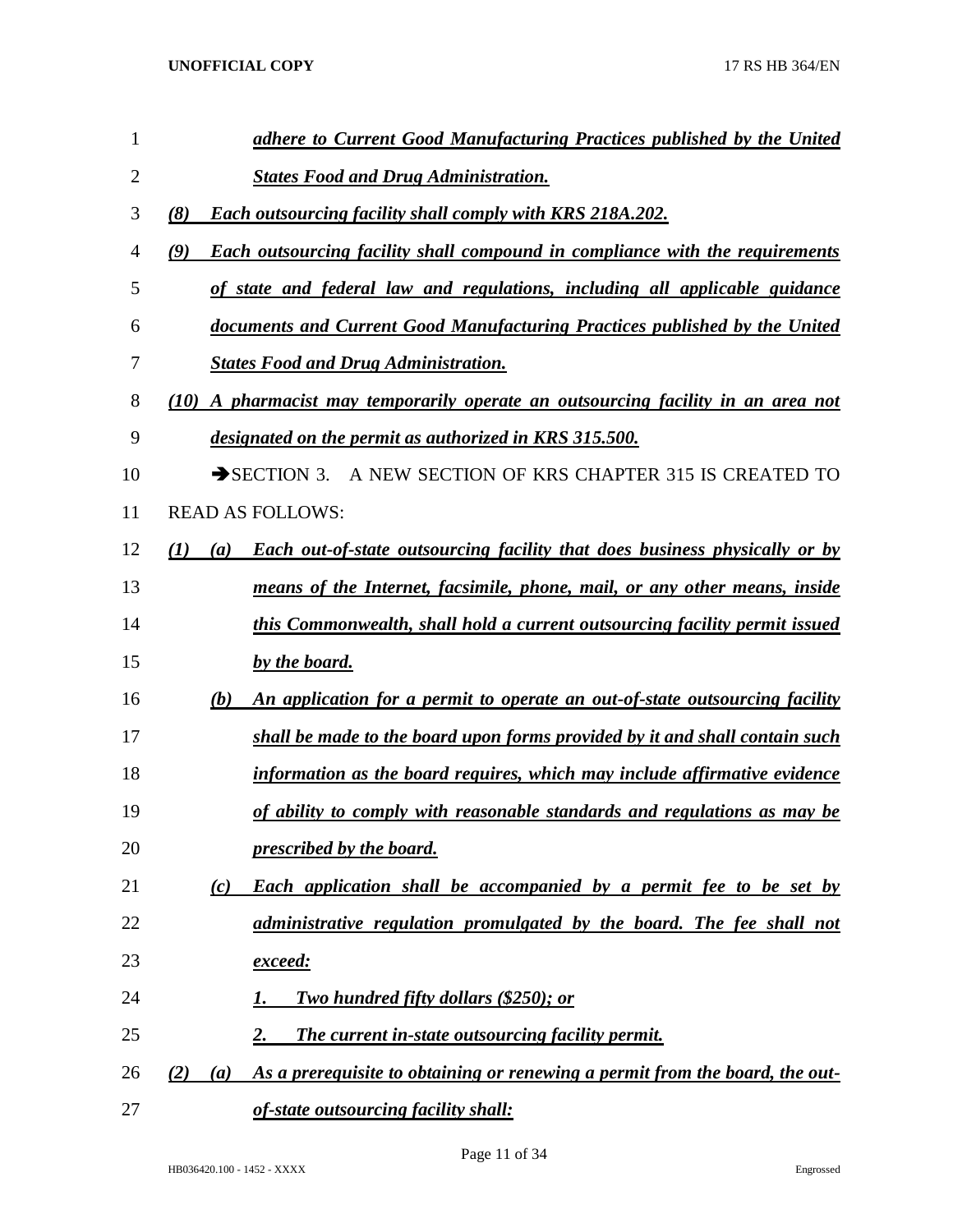| 1  |     |     | 1. | <b>Register as an outsourcing facility with the United States Secretary of</b>     |
|----|-----|-----|----|------------------------------------------------------------------------------------|
| 2  |     |     |    | <b>Health and Human Services in accordance with 21 U.S.C. sec. 353b;</b>           |
| 3  |     |     |    | and                                                                                |
| 4  |     |     | 2. | Submit a copy of a current inspection report resulting from an                     |
| 5  |     |     |    | inspection conducted by the United States Food and Drug                            |
| 6  |     |     |    | <b>Administration that indicates compliance with the requirements of</b>           |
| 7  |     |     |    | state and federal law and regulations, including all applicable                    |
| 8  |     |     |    | guidance documents and Current Good Manufacturing Practices                        |
| 9  |     |     |    | published by the United States Food and Drug Administration.                       |
| 10 |     | (b) | 1. | The inspection report required pursuant to paragraph (b) of this                   |
| 11 |     |     |    | subsection shall be deemed current for the purposes of this section if             |
| 12 |     |     |    | the inspection was conducted no more than:                                         |
| 13 |     |     |    | <b>One (1) year prior to the date of submission of an application for</b><br>a.    |
| 14 |     |     |    | <i>a permit to the board; or</i>                                                   |
| 15 |     |     |    | Two (2) years prior to the date of submission of an application<br>b.              |
| 16 |     |     |    | <u>for renewal of a permit to the board.</u>                                       |
| 17 |     |     | 2. | If the out-of-state outsourcing facility has not been inspected by the             |
| 18 |     |     |    | United States Food and Drug Administration within the required                     |
| 19 |     |     |    | period required under subparagraph 1. of this paragraph, the board                 |
| 20 |     |     |    | may:                                                                               |
| 21 |     |     |    | Accept an inspection report or other documentation from<br>а.                      |
| 22 |     |     |    | another entity that is satisfactory to the board; or                               |
| 23 |     |     |    | Cause an inspection to be conducted by its duly authorized agent<br>$\mathbf{b}$ . |
| 24 |     |     |    | and may charge an inspection fee in an amount sufficient to                        |
| 25 |     |     |    | <u>cover the costs of the inspection.</u>                                          |
| 26 | (3) | (a) |    | Upon receipt of an application for a permit to operate an out-of-state             |
| 27 |     |     |    | <u>outsourcing facility, accompanied by the permit fee required by subsection</u>  |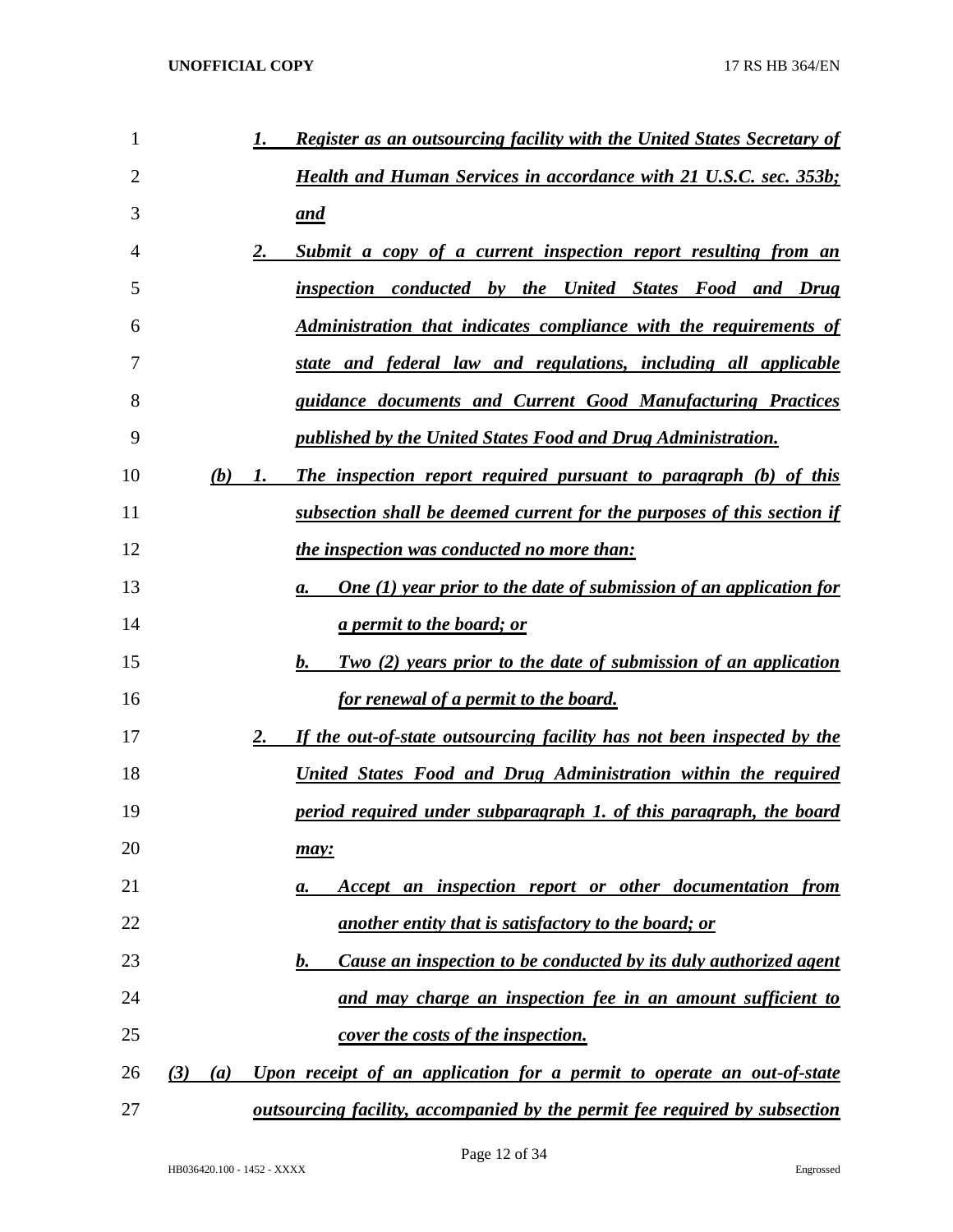| 1              | (1) of this section, the board shall:                                                               |
|----------------|-----------------------------------------------------------------------------------------------------|
| $\overline{2}$ | Issue a permit if the out-of-state outsourcing facility meets the<br>I.                             |
| 3              | requirements of this chapter and the administrative regulations                                     |
| 4              | <u>promulgated by the board; or</u>                                                                 |
| 5              | <b>Refuse to renew any permit to operate unless the out-of-state</b><br>2.                          |
| 6              | outsourcing facility meets the requirements of this chapter and the                                 |
| 7              | <i>administrative regulations promulgated by the board.</i>                                         |
| 8              | The board shall act upon an application for a permit to operate within thirty<br><b>(b)</b>         |
| 9              | (30) days after the receipt thereof. The board may issue a temporary permit                         |
| 10             | to operate in any instance where it considers additional time necessary for                         |
| 11             | investigation and consideration before taking final action upon the                                 |
| 12             | application. The temporary permit shall be valid for a period of thirty (30)                        |
| 13             | days, unless extended.                                                                              |
| 14             | A separate permit to operate shall be required for each out-of-state outsourcing<br>(4)             |
| 15             | facility.                                                                                           |
| 16             | <b>Each out-of-state outsourcing facility granted an out-of-state outsourcing facility</b><br>(5)   |
| 17             | permit by the board shall disclose to the board the location, names, and titles of                  |
| 18             | all its principal corporate officers and all its pharmacists who are dispensing                     |
| 19             | prescription drugs to entities within the Commonwealth. A report containing this                    |
| 20             | information shall be made to the board on an annual basis and within thirty $(30)$                  |
| 21             | days after any change of office, corporate officer, or pharmacist.                                  |
| 22             | An out-of-state outsourcing facility granted an out-of-state outsourcing<br>(6)<br>$\left(a\right)$ |
| 23             | facility permit shall comply with all requests for information within three                         |
| 24             | (3) business days of a written request by the board or its agents.                                  |
| 25             | An out-of-state outsourcing facility shall maintain at all times a valid<br>(b)                     |
| 26             | unexpired permit, license, or registration to conduct the outsourcing facility                      |
| 27             | in compliance with the laws of the jurisdiction in which it is a resident.                          |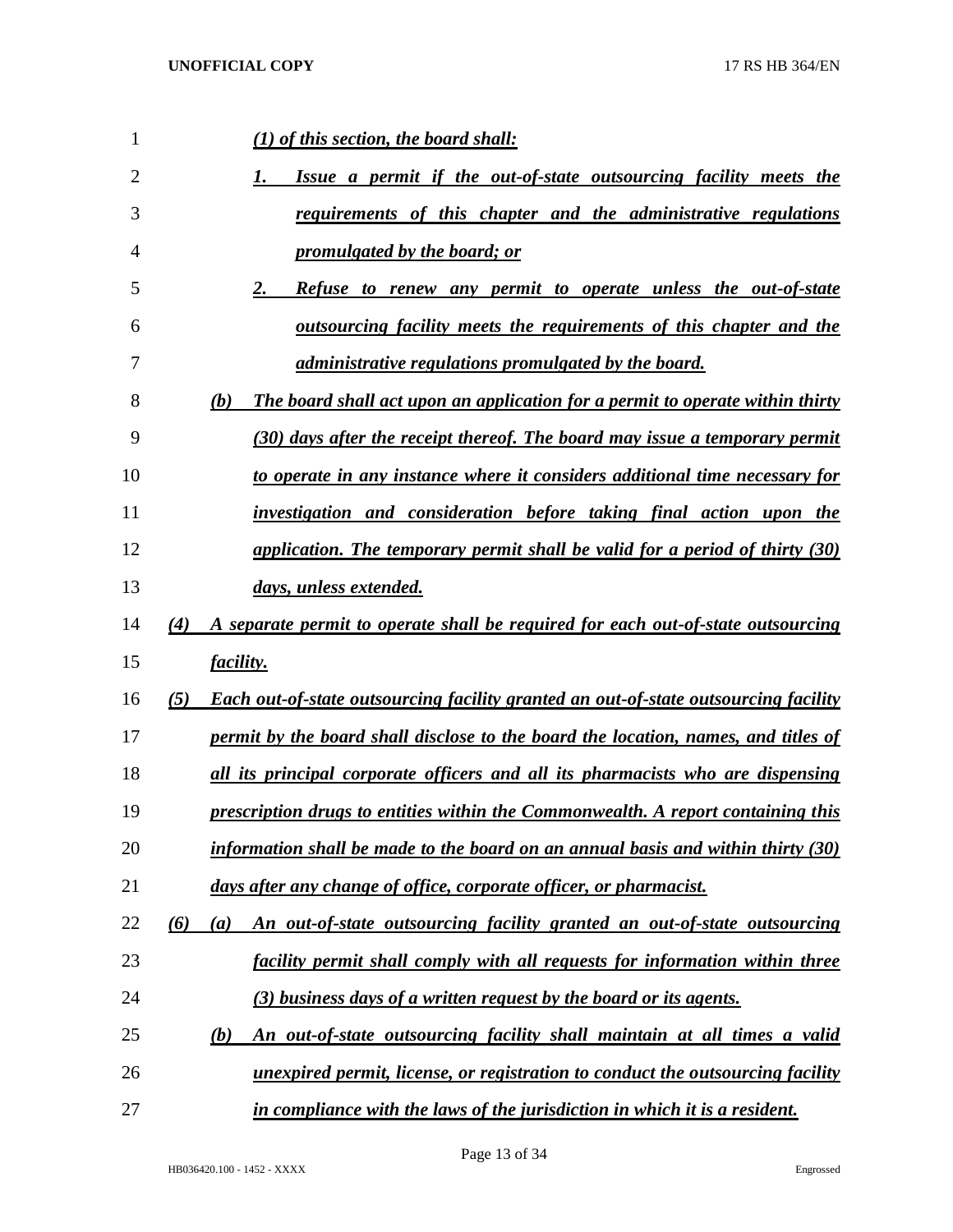| 1              | As a prerequisite to seeking a permit from the board, the out-of-state<br>(c)                     |
|----------------|---------------------------------------------------------------------------------------------------|
| $\overline{2}$ | outsourcing facility shall submit a copy of the most recent inspection report                     |
| 3              | resulting from an inspection conducted by the regulatory or licensing                             |
| 4              | agency of the jurisdiction in which it is located. Thereafter, the out-of-state                   |
| 5              | outsourcing facility granted a permit shall submit to the board a copy of any                     |
| 6              | subsequent inspection report of the outsourcing facility conducted by the                         |
| 7              | regulatory or licensing body of the jurisdiction in which it is located.                          |
| 8              | <b>Each out-of-state outsourcing facility granted an out-of-state outsourcing facility</b><br>(7) |
| 9              | permit by the board shall maintain records of any controlled substances or                        |
| 10             | dangerous drugs.                                                                                  |
| 11             | (8)<br>Each out-of-state outsourcing facility shall, during its regular hours of operation,       |
| 12             | but not less than five (5) days per week and for a minimum of forty (40) hours per                |
| 13             | week, provide a toll-free telephone service directly to the pharmacist in charge of               |
| 14             | the<br>out-of-state<br>outsourcing facility for the purpose of facilitating                       |
| 15             | communication. A toll-free number shall be placed on a label affixed to each                      |
| 16             | container of drugs dispensed to an entity within the Commonwealth.                                |
| 17             | (9)<br>An out-of-state outsourcing facility shall comply with KRS 218A.202.                       |
| 18             | An out-of-state outsourcing facility doing business within the Commonwealth of<br>(10)            |
| 19             | Kentucky shall use the address on file with the board as the return address on the                |
| 20             | labels of any package shipped into or within the Commonwealth. The return                         |
| 21             | address shall be placed on the package in a clear and prominent manner.                           |
| 22             | A permit to operate an out-of-state outsourcing facility, unless suspended or<br>(11)<br>(a)      |
| 23             | revoked, shall expire on June 30 following its date of issuance and be                            |
| 24             | <u>renewable annually thereafter upon proper application accompanied by the</u>                   |
| 25             | nonrefundable renewal fee established by subsection (1) of this section.                          |
| 26             | An additional nonrefundable fee not to exceed the annual renewal fee may<br>(b)                   |
| 27             | be assessed and set by administrative regulation as a delinguent renewal                          |

Page 14 of 34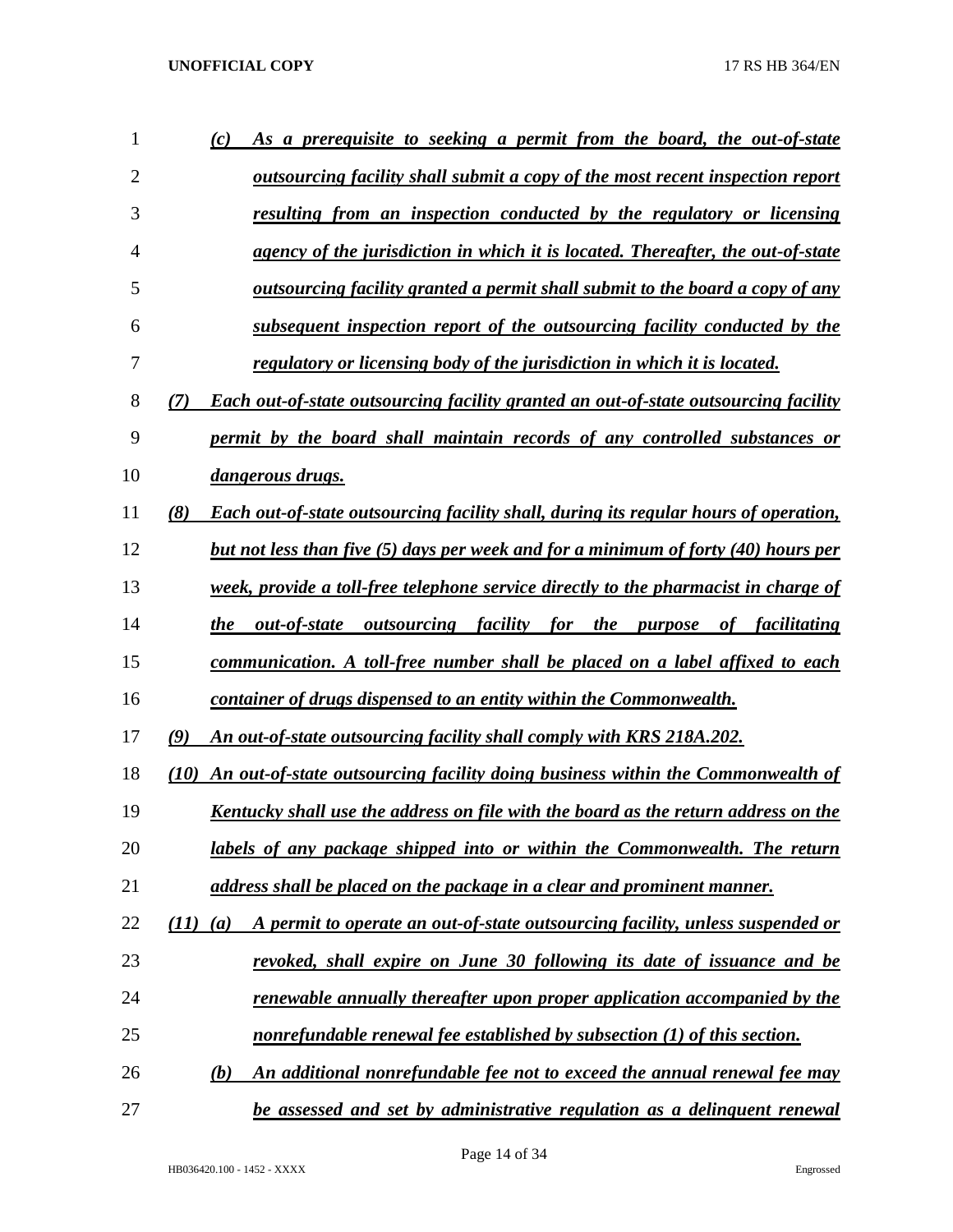|     |     | penalty for failure to renew by June 30 of each year.                                    |
|-----|-----|------------------------------------------------------------------------------------------|
|     |     | <b>Permits to operate shall be issued only for the premises and persons named in the</b> |
|     |     | application and shall not be transferable, except that a buyer may operate the           |
|     |     | out-of-state outsourcing facility under the permit of the seller pending a decision      |
|     |     | by the board on an application which shall be filed by the buyer with the board at       |
|     |     | <u>least five (5) days prior to the date of sale.</u>                                    |
|     |     | The board may promulgate administrative regulations to ensure that proper                |
|     |     | equipment and reference material is on hand considering the nature of the                |
|     |     | pharmaceutical practice conducted at the particular out-of-state outsourcing             |
|     |     |                                                                                          |
|     |     | <b>Each out-of-state outsourcing facility shall compound in compliance with the</b>      |
|     |     | requirements of state and federal law and regulations, to include all applicable         |
|     |     | guidance documents and Current Good Manufacturing Practices published by                 |
|     |     | the United States Food and Drug Administration.                                          |
|     |     | Section 4. KRS 315.400 is amended to read as follows:                                    |
|     |     | As used in KRS 315.400 to 315.412:                                                       |
| (1) |     | "Authorized distributor of record" means a wholesale distributor that:                   |
|     | (a) | Has established an ongoing relationship with a manufacturer to distribute the            |
|     |     | manufacturer's prescription drug. An ongoing relationship exists between a               |
|     |     | wholesale distributor and a manufacturer if the wholesale distributor,                   |
|     |     | including any affiliated group of the wholesale distributor as defined in                |
|     |     | Section 1504 of the Internal Revenue Code, has a written agreement for                   |
|     |     | distribution in effect; and                                                              |
|     | (b) | Is listed on the manufacturer's current list of authorized distributors of record;       |
| (2) |     | ["Co-licensed partner" means two (2) or more entities that have the right to engage      |
|     |     | in the manufacturing or marketing or both of a prescription drug consistent with the     |
|     |     | Federal Drug Administration's implementation of the federal Prescription Drug            |
|     |     | (12)<br>(13)<br><i>facility.</i><br>(14)                                                 |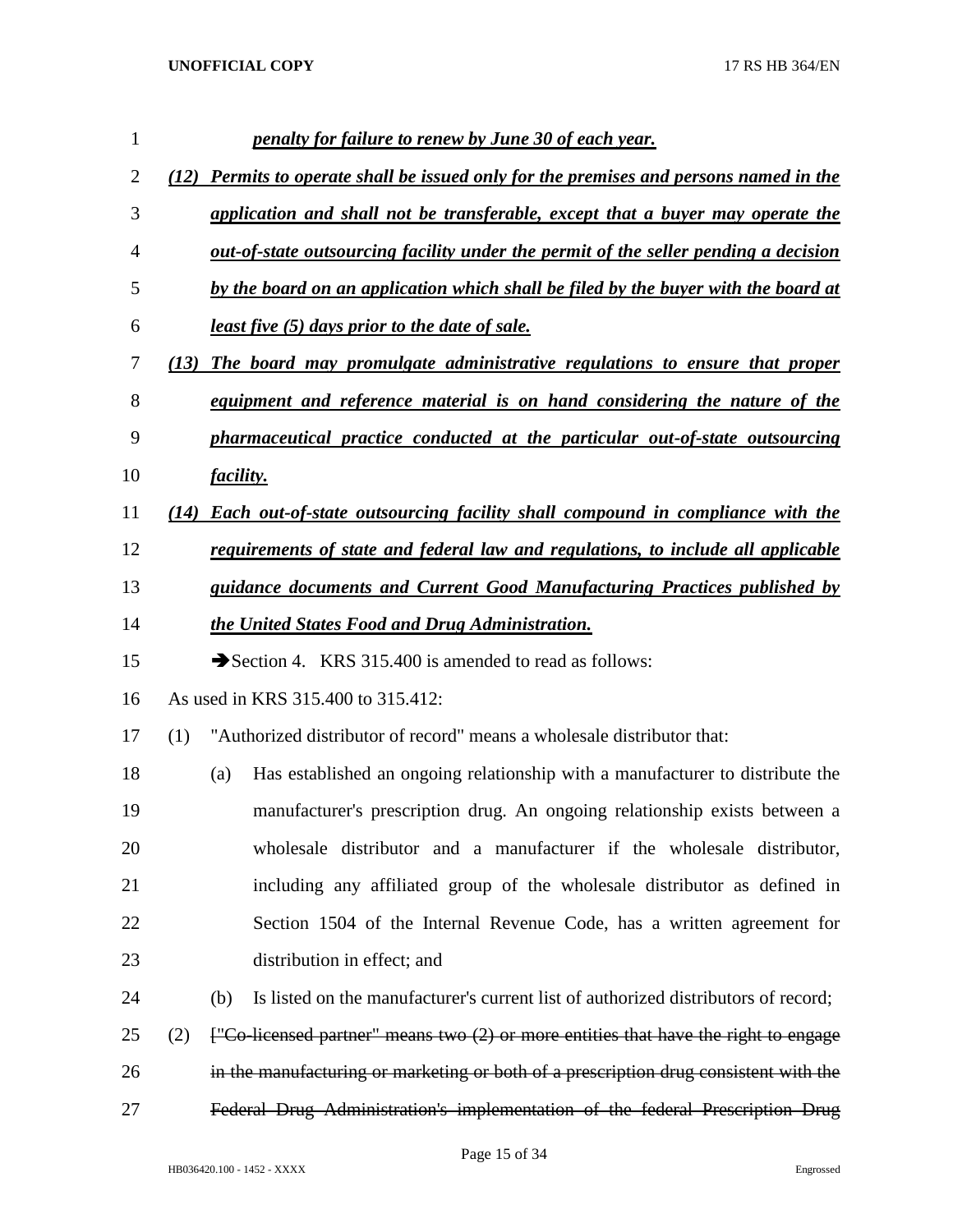| 1              | <b>Marketing Act;</b>                                                                                                    |
|----------------|--------------------------------------------------------------------------------------------------------------------------|
| $\overline{2}$ | $\left(\frac{3}{2}\right)$ - T <sup>o</sup> -licensed product" means a prescription drug manufactured by two (2) or more |
| 3              | co-licensed partners;                                                                                                    |
| 4              | "Counterfeit prescription drug" means a drug which, or the container or<br>$(3)$ [ $(4)$ ]                               |
| 5              | labeling of which, without authorization, bears the trademark, trade name, or other                                      |
| 6              | identifying mark, imprint, or device, or any likeness thereof, of a drug manufacturer,                                   |
| 7              | processor, packer, or distributor other than the person or persons who in fact                                           |
| 8              | manufactured, processed, packed, or distributed the drug and which thereby falsely                                       |
| 9              | purports or is represented to be the product of, or to have been packed or distributed                                   |
| 10             | by, the other drug manufacturer, processor, packer, or distributor;                                                      |
| 11             | "Dispenser" means:<br>$(4)$ [(5)]                                                                                        |
| 12             | A retail pharmacy, hospital pharmacy, a group of chain pharmacies under<br>(a)                                           |
| 13             | common ownership and control that do not act as a wholesale distributor,                                                 |
| 14             | or any other person authorized by law to dispense or administer prescription                                             |
| 15             | drugs, and the affiliated warehouse distribution centers of such entities                                                |
| 16             | under common ownership and control that do not act as a wholesale                                                        |
| 17             | distributor; but                                                                                                         |
| 18             | Does not include a person who dispenses only products to be used in<br>(b)                                               |
| 19             | animals in accordance with 21 U.S.C. sec. $360b(a)(4)$ and $(5)$ ;                                                       |
| 20             | "Distribution" or "distribute" means the sale, purchase, trade, delivery,<br>(5)                                         |
| 21             | handling, storage, or receipt of a product, and does not include the dispensing of                                       |
| 22             | a product pursuant to a prescription executed in accordance with Section                                                 |
| 23             | $503(b)(1)$ of the Federal Drug Quality and Security Act or the dispensing of a                                          |
| 24             | product approved under Section 512(b) of the Federal Drug Quality and Security                                           |
| 25             | <u>Act;</u>                                                                                                              |
| 26             | "Drop shipment" means <i>a product not physically handled or stored by a wholesale</i><br>$\omega$                       |
| 27             | distributor and that is exempt from Section 582 of the Federal Drug Quality and                                          |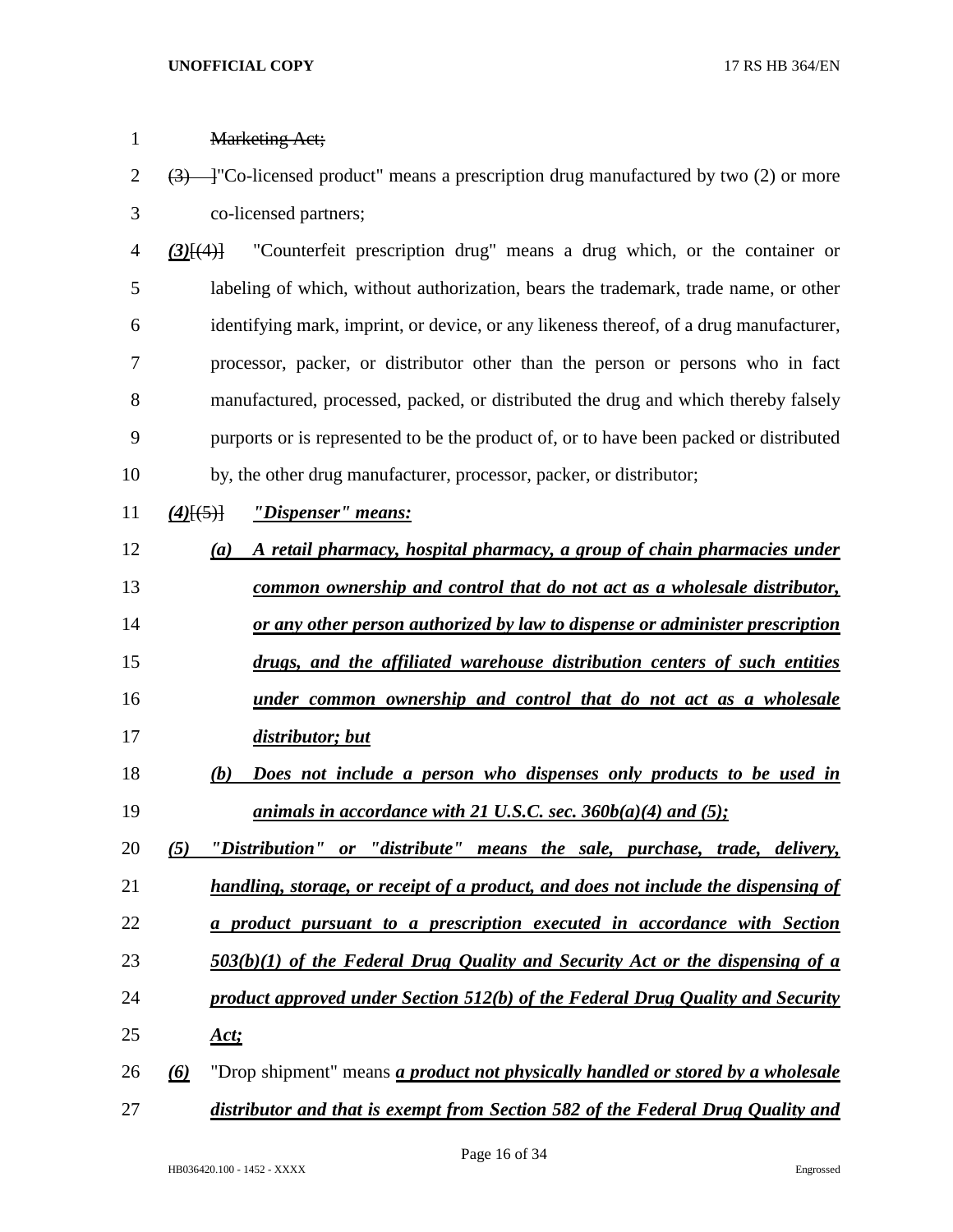| 1              |             | <b>Security Act, except the notification requirements under clauses (ii), (iii), and (iv)</b>       |
|----------------|-------------|-----------------------------------------------------------------------------------------------------|
| $\overline{2}$ |             | <u>of subsection <math>(c)(4)(B)</math> of Section 582 of the Federal Drug Quality and Security</u> |
| 3              |             | Act, provided that the manufacturer, repackager, or other wholesale distributor                     |
| 4              |             | that distributes the product to the dispenser by means of a drop shipment for the                   |
| 5              |             | <i>wholesale distributor includes on the transaction information and transaction</i>                |
| 6              |             | history to the dispenser the contact information of the wholesale distributor and                   |
| 7              |             | provides the transaction information, transaction history, and transaction                          |
| 8              |             | statement directly to the dispenser. Providing administrative services, including                   |
| 9              |             | the processing of orders and payments, shall not by itself be construed as being                    |
| 10             |             | <i>involved in the handling, distribution, or storage of a product</i> [the sale of a               |
| 11             |             | prescription drug to a wholesale distributor by the drug's manufacturer, the                        |
| 12             |             | manufacturer's co-licensed partner, the manufacturer's third-party logistics provider,              |
| 13             |             | the manufacturer's exclusive distributor, or by an authorized distributor of record                 |
| 14             |             | that purchased the product directly from the manufacturer, the manufacturer's co-                   |
| 15             |             | licensed partner, the manufacturer's third-party logistics provider, or the                         |
| 16             |             | manufacturer's exclusive distributor, and:                                                          |
| 17             | (a)         | The wholesale distributor takes title to but not physical possession of the drug;                   |
| 18             | $\Theta$    | The wholesale distributor invoices the pharmacy, pharmacy warehouse, or                             |
| 19             |             | other person authorized by law to dispense or administer a prescription drug;                       |
| 20             |             | and                                                                                                 |
| 21             | (e)         | The pharmacy, pharmacy warehouse, or other person authorized by law to                              |
| 22             |             | dispense or administer a prescription drug receives delivery directly from the                      |
| 23             |             | manufacturer, the manufacturer's co-licensed partner, the manufacturer's third-                     |
| 24             |             | party logistics provider, the manufacturer's exclusive distributor, or an                           |
| 25             |             | authorized distributor of record];                                                                  |
| 26             | $(7)$ [(6)] | "Emergency medical reasons" includes but is not limited to:                                         |
| 27             | (a)         | Transfers of a prescription drug between health-care entities or between a                          |

Page 17 of 34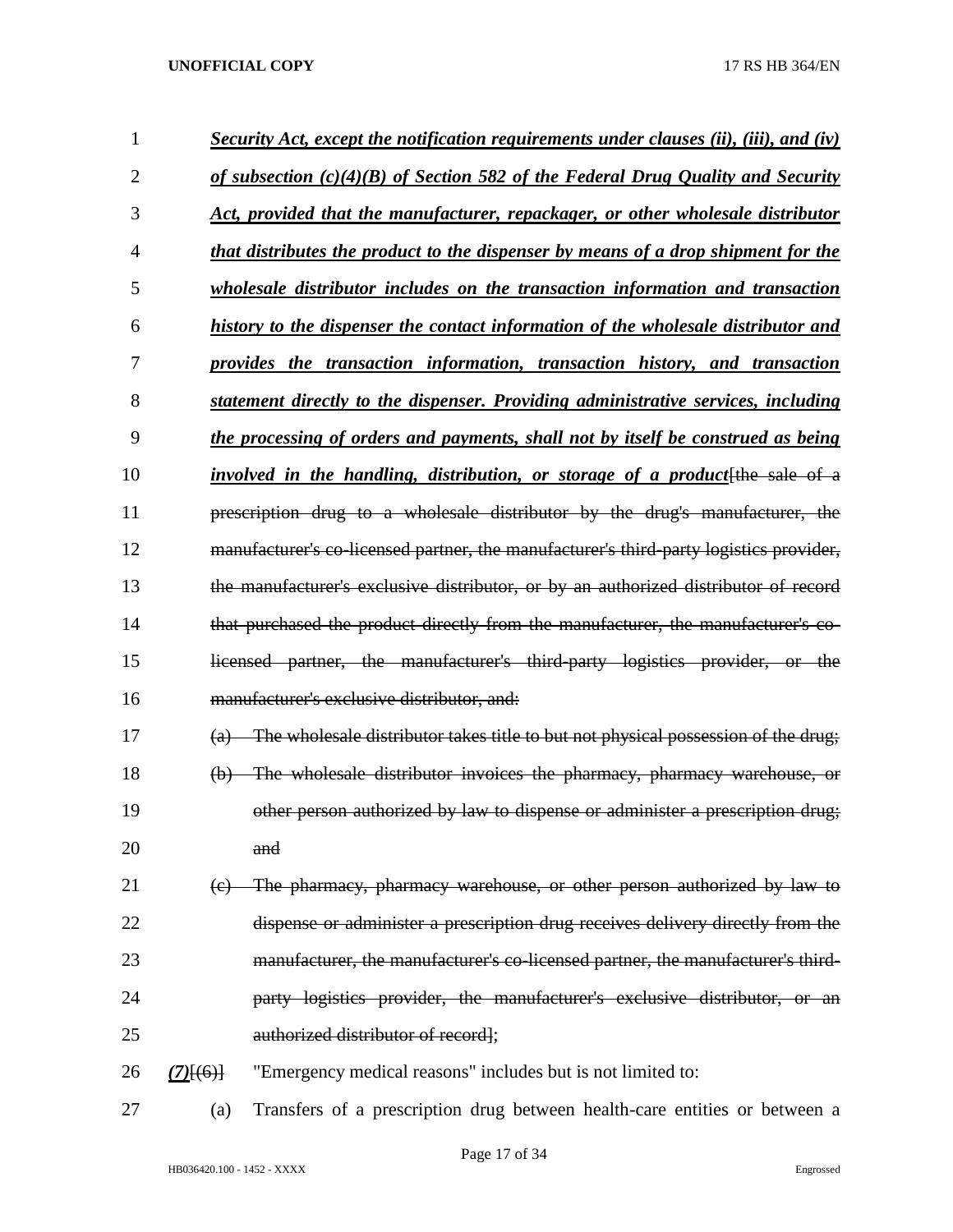| 1              |                                | health-care entity and a retail pharmacy to alleviate a temporary shortage of a    |
|----------------|--------------------------------|------------------------------------------------------------------------------------|
| $\overline{2}$ |                                | prescription drug arising from delays in or interruptions of the regular           |
| 3              |                                | distribution schedules;                                                            |
| 4              | (b)                            | Sales of drugs for use in the treatment of acutely ill or injured persons to       |
| 5              |                                | nearby emergency medical services providers, firefighting organizations, or        |
| 6              |                                | licensed health-care practitioners in the same marketing or service area;          |
| 7              | (c)                            | The provision of emergency supplies of drugs to nearby nursing homes, home         |
| 8              |                                | health agencies, or hospice organizations for emergency use when necessary         |
| 9              |                                | drugs cannot be obtained; or                                                       |
| 10             | (d)                            | Transfers of prescription drugs by a retail pharmacy to another retail pharmacy    |
| 11             |                                | to alleviate a temporary shortage;                                                 |
| 12             | $(8)$ $\{$ <sup>(7)</sup> $\}$ | "End user" means a patient or consumer that uses a prescription drug as            |
| 13             |                                | prescribed by an authorized health-care professional;                              |
| 14             | (9)                            | "Exclusive distributor" means the wholesale distributor that directly purchased    |
| 15             |                                | the product from the manufacturer and is the sole distributor of that              |
| 16             |                                | manufacturer's product to a subsequent repackager, wholesale distributor, or       |
| 17             |                                | dispenser;                                                                         |
| 18             | $(10)$ $(8)$ }                 | "FDA" means the United States Food and Drug Administration and any                 |
| 19             |                                | successor agency;                                                                  |
| 20             | (11)                           | "Illegitimate product" means a product for which credible evidence shows that      |
| 21             |                                | the product:                                                                       |
| 22             | (a)                            | Is counterfeit, diverted, or stolen;                                               |
| 23             | (b)                            | Is intentionally adulterated so that the product would result in serious           |
| 24             |                                | <i>adverse health consequences or death to humans;</i>                             |
| 25             | (c)                            | Is the subject of a fraudulent transaction; or                                     |
| 26             | (d)                            | Appears otherwise unfit for distribution so that the product would be              |
| 27             |                                | <u>reasonably likely to result in serious adverse health consequences or death</u> |

Page 18 of 34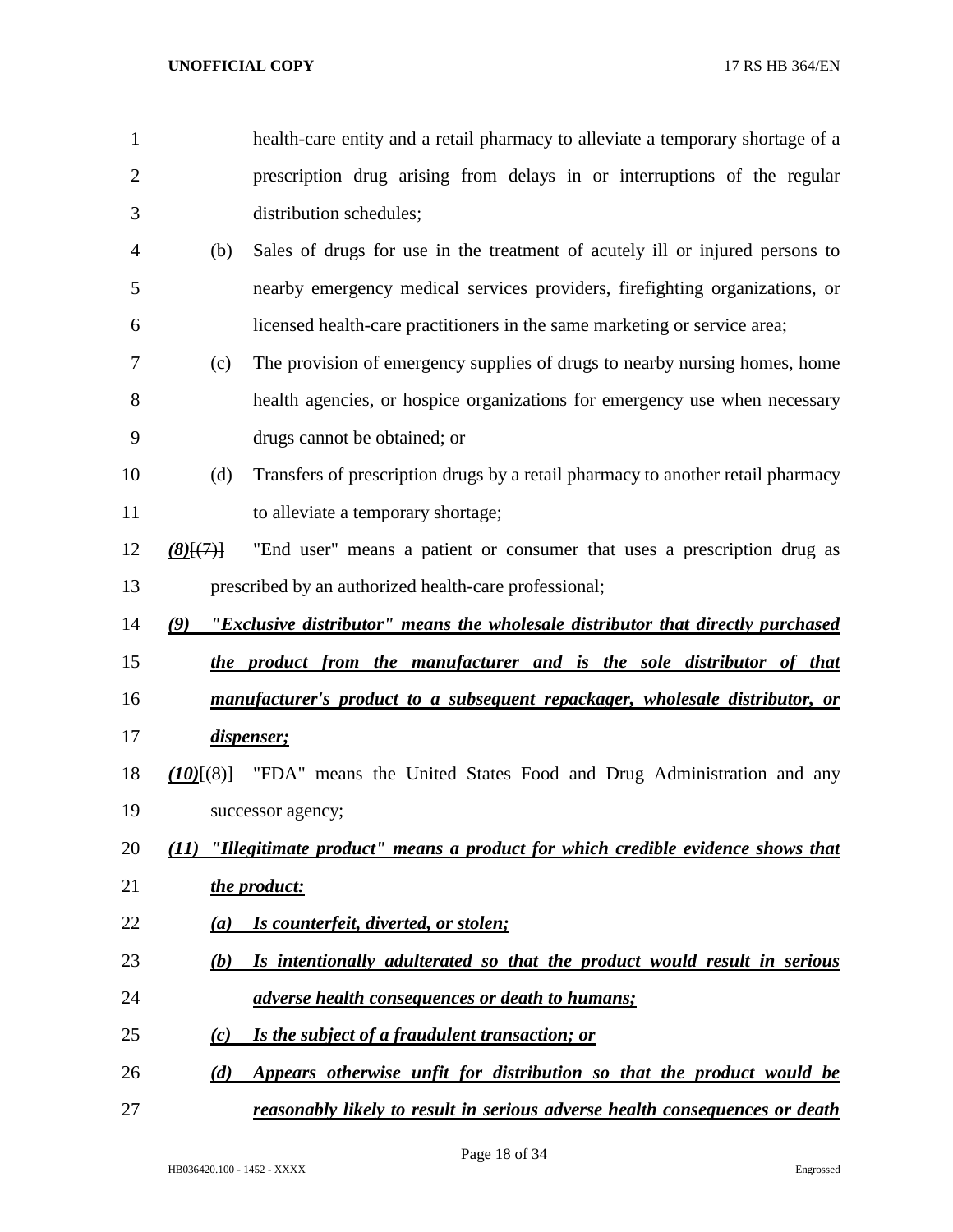| $\mathbf{1}$ | to humans;                                                                                   |
|--------------|----------------------------------------------------------------------------------------------|
| 2            | "Manufacturer" means the same as defined in KRS 315.010;<br>(12)(9)                          |
| 3            | (13) "Medical gas wholesaler" means a person licensed to distribute, transfer,               |
| 4            | wholesale, deliver, or sell medical gases on drug orders to suppliers or other               |
| 5            | entities licensed to use, administer, or distribute medical gas;                             |
| 6            | $(14)$ $(10)$ "Manufacturer's exclusive distributor" means a distributor who:                |
| 7            | (a) Contracts with a manufacturer to provide or coordinate the warehousing,                  |
| 8            | distributing, or other similar services on behalf of a manufacturer;                         |
| 9            | (b) Takes title of the prescription drug but does not have responsibility to direct the sale |
| 10           | of the manufacturer's prescription drug;                                                     |
| 11           | (e) Is licensed under KRS 315.402; and                                                       |
| 12           | (d) Is an authorized distributor of record;                                                  |
| 13           | (11) "Normal distribution channel" means a chain of custody for a prescription drug          |
| 14           | from a manufacturer, a manufacturer's co-licensed partner, a manufacturer's third-           |
| 15           | party logistics provider, or a manufacturer's exclusive distributor that goes directly,      |
| 16           | by drop shipment or by intracompany transfer, to:                                            |
| 17           | (a) A pharmacy or other designated person authorized by law to distribute a                  |
| 18           | prescription drug to an end user;                                                            |
| 19           | (b) A pharmacy warehouse that performs intracompany sales or transfers of                    |
| 20           | prescription drugs to a group of pharmacies under common ownership and control               |
| 21           | to a patient, pursuant to a prescription for a patient, or to a person authorized by law     |
| 22           | to administer a prescription drug for use by a patient;                                      |
| 23           | (e) An authorized distributor of record:                                                     |
| 24           | Then to a pharmacy or other designated person authorized by law to distribute a<br>Ŧ.        |
| 25           | prescription drug to an end user;                                                            |
| 26           | Then to a pharmacy warehouse as specified in paragraph (b) of this subsection; or            |
| 27           | Then to another authorized distributor of record to a licensed health-care facility or<br>3. |

Page 19 of 34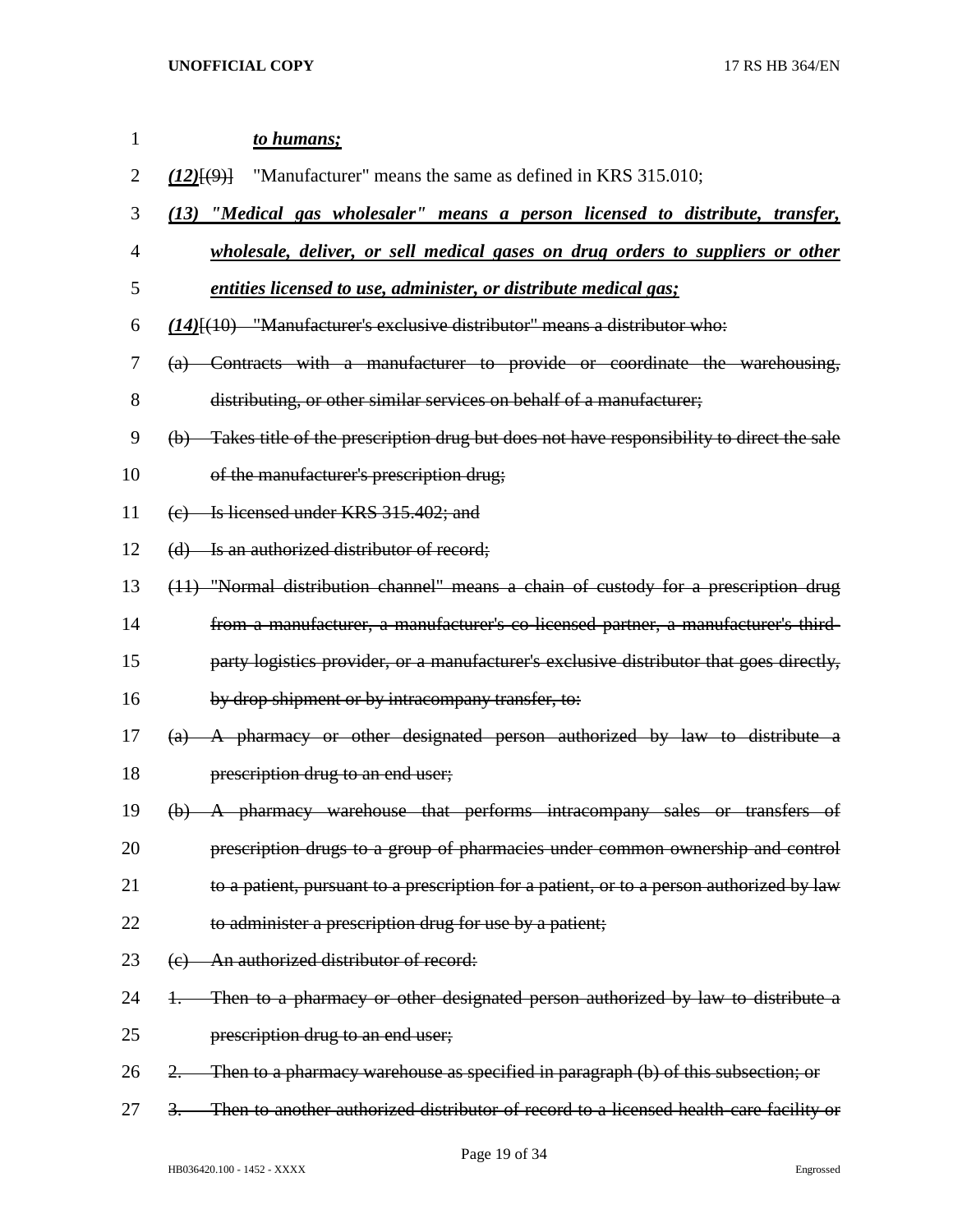| $\mathbf{1}$   | pharmacy, or a practitioner authorized by law to distribute a prescription drug to an            |
|----------------|--------------------------------------------------------------------------------------------------|
| $\overline{2}$ | end user; or                                                                                     |
| 3              | (d) A nonprofit organization under state contract to distribute prescription drugs to            |
| 4              | pharmacies pursuant to the state's emergency response plan and the subsequent                    |
| 5              | distribution of those prescription drugs to pharmacies;                                          |
| 6              | (12) "Pedigree" means a document or electronic file containing information that records          |
| 7              | each distribution of a prescription drug;                                                        |
| 8              | (13)] "Pharmacy warehouse" means a physical location for prescription drugs that acts as         |
| 9              | a central warehouse and performs intracompany sales or transfers of prescription                 |
| 10             | drugs to a group of pharmacies under common ownership and control;                               |
| 11             | $(15)$ [ $(14)$ "Prescription drug" means the same as defined in KRS 315.010;                    |
| 12             | $(16)$ [ $(15)$ ] "Repackager" means a person who owns or operates an establishment that         |
| 13             | repacks and relabels a product or package for further sale, or distribution                      |
| 14             | without a further transaction;                                                                   |
| 15             | (17) "Reverse distributor" means every person who acts as an agent for pharmacies, drug          |
| 16             | wholesalers, manufacturers, or other entities by receiving, taking inventory, and                |
| 17             | managing the disposition of outdated or nonsalable drugs;                                        |
| 18             | $(18)$ [ $(16)$ ] "Third-party logistics provider" means an entity that contracts with a         |
| 19             | manufacturer, <i>wholesale distributor, repackager, or dispenser</i> to provide <i>and</i> [-or] |
| 20             | coordinate [the] warehousing [, distribution,] or other <i>logistics</i> [similar] services on   |
| 21             | behalf of a manufacturer, <i>wholesale distributor, repackager, or dispenser</i> but does        |
| 22             | not take title to the drug or have responsibility to direct the sale of the                      |
| 23             | <b>manufacturer's</b> drug. A third-party logistics provider who is a licensed wholesale         |
| 24             | distributor under KRS 315.402 and is a manufacturer's authorized distributor of                  |
| 25             | record shall be considered as part of the normal distribution channel;                           |
| 26             | "Transaction" means the transfer of product between persons in which a change<br>(19)            |
|                |                                                                                                  |

*of ownership occurs, with the following exemptions:*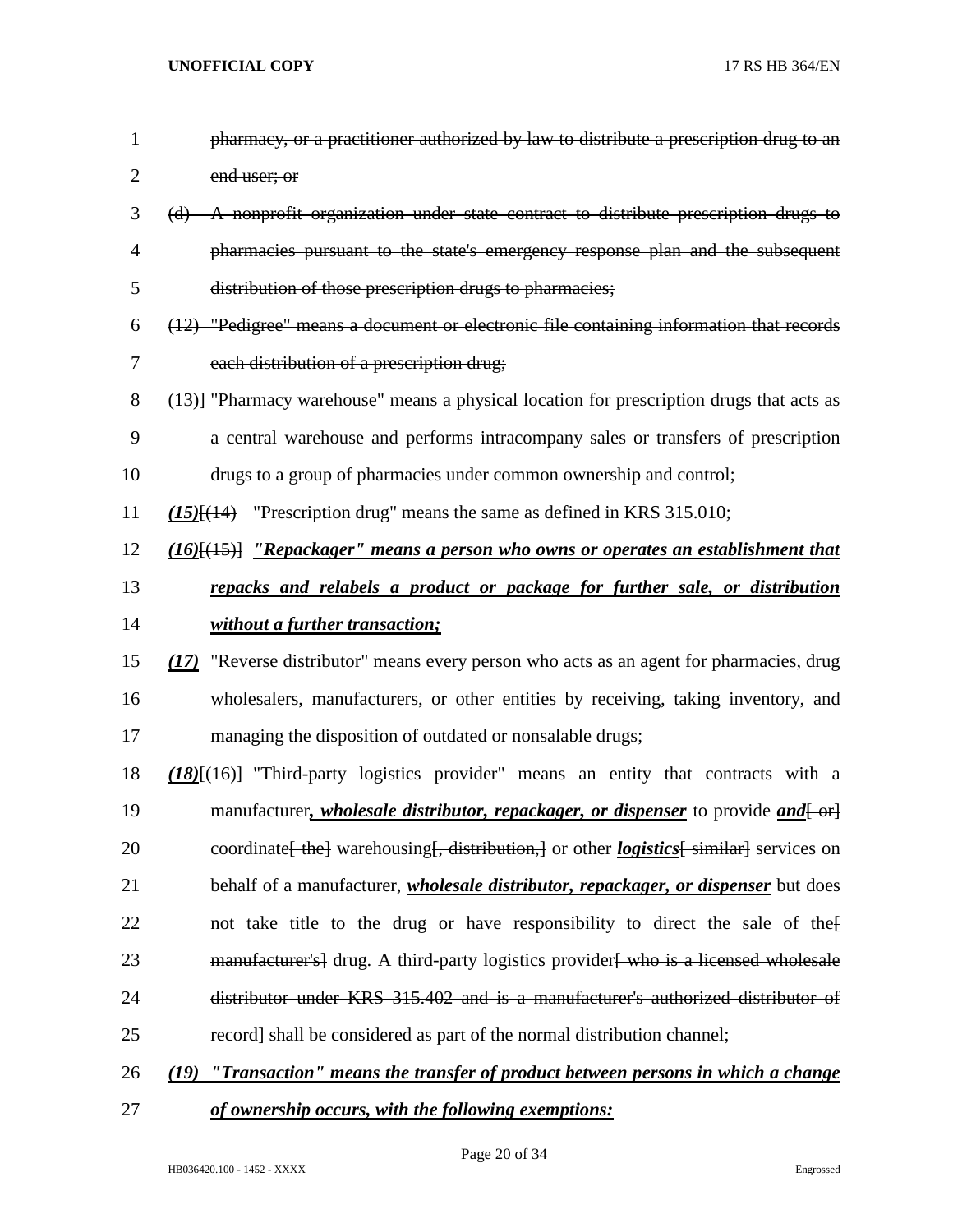| $\mathbf{1}$ | (a)                         | Intracompany distribution of any product between members of an affiliate             |
|--------------|-----------------------------|--------------------------------------------------------------------------------------|
| 2            |                             | or within a manufacturer;                                                            |
| 3            | (b)                         | The distribution of a product among hospitals or other health care entities          |
| 4            |                             | <u>that are under common control;</u>                                                |
| 5            | (c)                         | The distribution of a product for emergency medical reasons including a              |
| 6            |                             | <i>public health emergency declaration pursuant to Section 319 of the Federal</i>    |
| 7            |                             | Public Health Service Act, except that a drug shortage not caused by a               |
| 8            |                             | <i>public health emergency shall not constitute an emergency medical reason;</i>     |
| 9            | (d)                         | The dispensing of a product pursuant to a prescription executed in                   |
| 10           |                             | $accordance$ with Section 503(b)(1) of the Federal Food, Drug, and Cosmetic          |
| 11           |                             | <u>Act;</u>                                                                          |
| 12           | (e)                         | The distribution of product samples by a manufacturer or a licensed                  |
| 13           |                             | wholesale distributor in accordance with Section $503(d)$ of the Federal             |
| 14           |                             | <b>Food, Drug, and Cosmetic Act;</b>                                                 |
| 15           | (f)                         | <b>The distribution of blood or blood components intended for transfusion;</b>       |
| 16           | $\left( \mathbf{g} \right)$ | The distribution of minimal quantities of product by a licensed retail               |
| 17           |                             | <i>pharmacy to a licensed practitioner for office use;</i>                           |
| 18           | (h)                         | The sale, purchase, or trade of a drug or an offer to sell, purchase, or trade       |
| 19           |                             | a drug by a charitable organization described in Section $50I(c)(3)$ of the          |
| 20           |                             | <u>Internal Revenue Code of 1986 to a nonprofit affiliate of the organization to</u> |
| 21           |                             | the extent otherwise permitted by law;                                               |
| 22           | (i)                         | <b>The distribution of a product pursuant to the sale or merger of a pharmacy</b>    |
| 23           |                             | <u>or pharmacies or a wholesale distributor or wholesale distributors, except</u>    |
| 24           |                             | that any records required to be maintained for the product shall be                  |
| 25           |                             | transferred to the new owner of the pharmacy or pharmacies or wholesale              |
| 26           |                             | distributor or wholesale distributors;                                               |
| 27           | <u>(i)</u>                  | The dispensing of a product approved under Section $512(c)$ of the Federal           |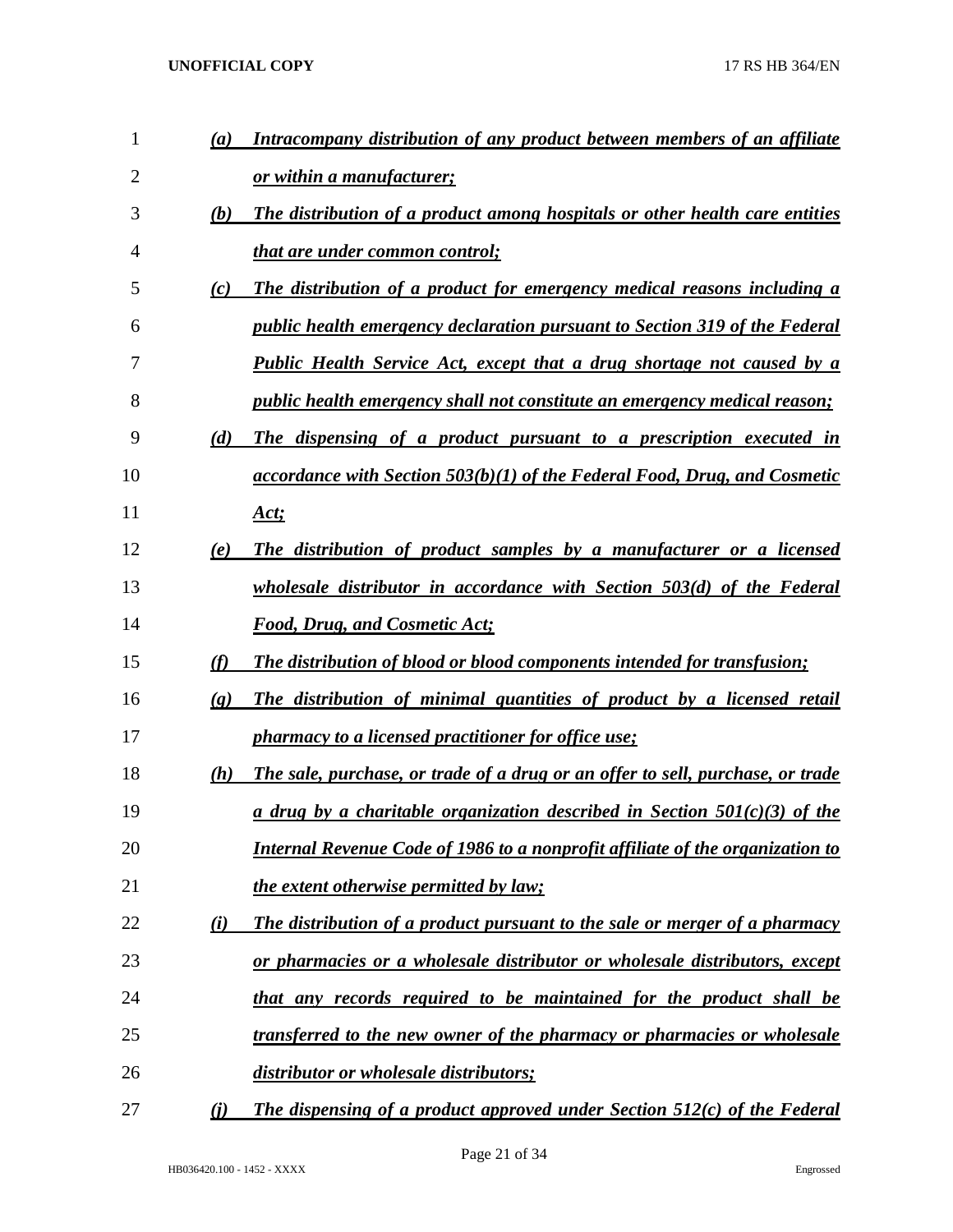| 1              |                   | <b>Food, Drug, and Cosmetic Act;</b>                                            |
|----------------|-------------------|---------------------------------------------------------------------------------|
| $\overline{2}$ | $\left( k\right)$ | Products transferred to or from any facility that is licensed by the Nuclear    |
| 3              |                   | Regulatory Commission or by the state pursuant to an agreement with the         |
| 4              |                   | commission under Section 274 of the Federal Atomic Energy Act, 42 U.S.C.        |
| 5              |                   | <u>sec. 2021;</u>                                                               |
| 6              | $\mathcal{U}$     | A combination product that is not subject to approval under Section 505 of      |
| 7              |                   | the Federal Drug Quality and Security Act or licensure under Section 351        |
| 8              |                   | of the Federal Public Health Service Act, and that is:                          |
| 9              |                   | A product composed of a device and one (1) or more other regulated<br>1.        |
| 10             |                   | components such as a drug or drug device, a biologic or biologic                |
| 11             |                   | device, or a drug and biologic or drug and biologic device that are             |
| 12             |                   | physically, chemically, or otherwise combined or mixed and produced             |
| 13             |                   | <u>as a single entity;</u>                                                      |
| 14             |                   | Two (2) or more separate products packaged together in a single<br>2.           |
| 15             |                   | package or as a unit and composed of a drug and device or device and            |
| 16             |                   | <b>biological product; or</b>                                                   |
| 17             |                   | Two (2) or more finished medical devices plus one (1) or more drug or<br>3.     |
| 18             |                   | <b>biological products that are packaged together in what is referred to as</b> |
| 19             |                   | a medical convenience kit as described in subparagraph (m) of this              |
| 20             |                   | section;                                                                        |
| 21             | (m)               | The distribution of a medical convenience kit or collection of finished         |
| 22             |                   | medical devices which may include a product or biological product,              |
| 23             |                   | assembled in kit form strictly for the convenience of the purchaser or user,    |
| 24             |                   | <u>if:</u>                                                                      |
| 25             |                   | The medical convenience kit is assembled in an establishment that is<br>1.      |
| 26             |                   | registered with the federal Food and Drug Administration as a device            |
| 27             |                   | manufacturer in accordance with Section 510(b)(2) of the Federal                |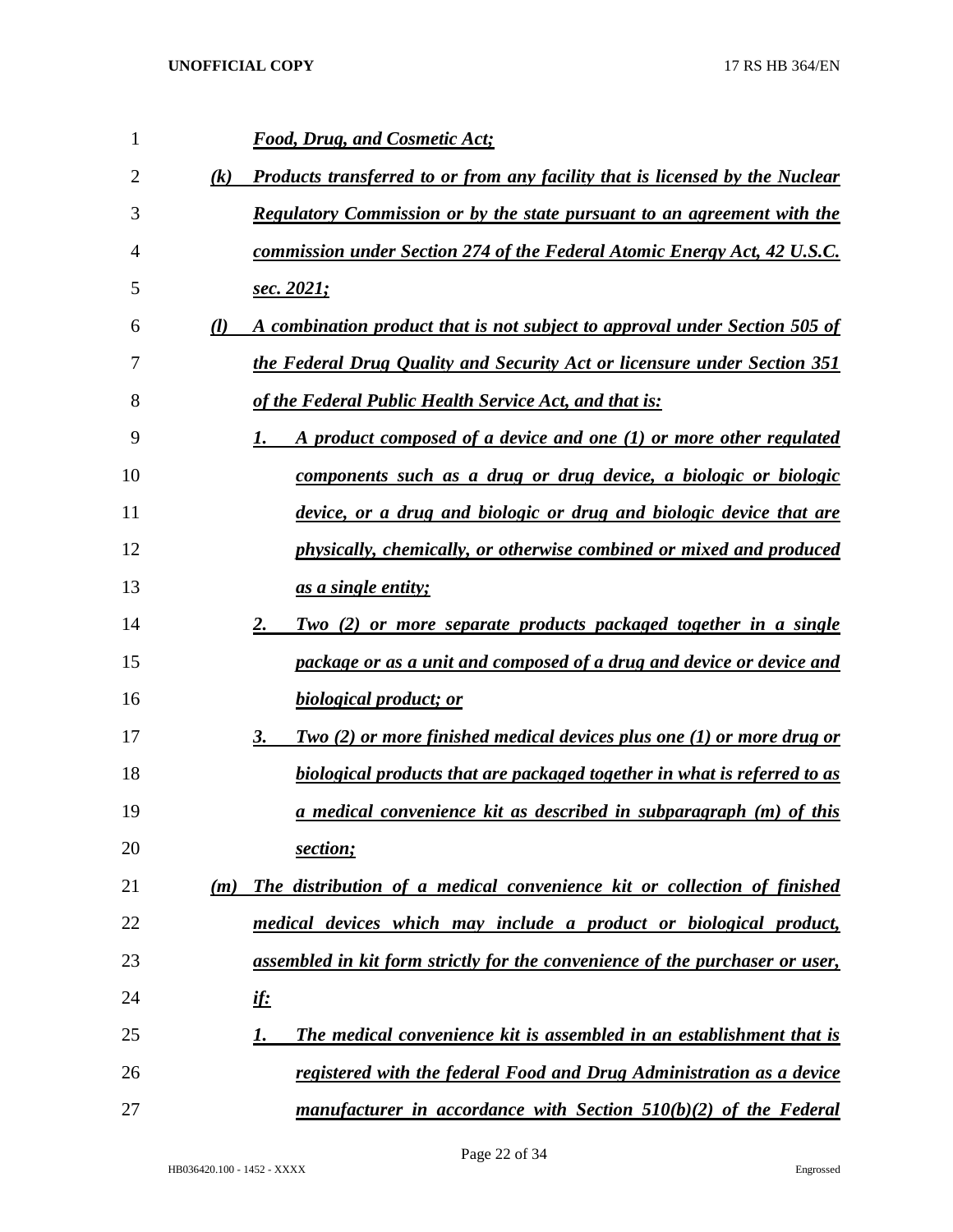| 1  | <b>Food, Drug, and Cosmetic Act;</b>                                                                 |
|----|------------------------------------------------------------------------------------------------------|
| 2  | The medical convenience kit does not contain a controlled substance<br>2.                            |
| 3  | that appears in a schedule contained in the Federal Comprehensive                                    |
| 4  | <b>Drug Abuse Prevention and Control Act of 1970;</b>                                                |
| 5  | In the case of a medical convenience kit that includes a product, the<br>3.                          |
| 6  | <i><u><b>person that manufacturers the kit:</b></u></i>                                              |
| 7  | <b>Purchased the product directly from the pharmaceutical</b><br>а.                                  |
| 8  | <u>manufacturer or from a wholesale distributor that purchased the</u>                               |
| 9  | product directly from the pharmaceutical manufacturer; and                                           |
| 10 | Does not alter the primary container or label of the product as<br>$\mathbf{b}$ .                    |
| 11 | purchased from the manufacturer or wholesale distributor; and                                        |
| 12 | In the case of a medical convenience kit that includes a product, the<br>4.                          |
| 13 | <i>product is:</i>                                                                                   |
| 14 | An intravenous solution intended for the replenishment of fluids<br>а.                               |
| 15 | <u>and electrolytes;</u>                                                                             |
| 16 | A product intended to maintain the equilibrium of water and<br>$\mathbf{b}$ .                        |
| 17 | minerals in the body;                                                                                |
| 18 | A product intended for irrigation or reconstitution;<br>c.                                           |
| 19 | <b>An anesthetic;</b><br>$\boldsymbol{d}$ .                                                          |
| 20 | An anticoagulant;<br>е.                                                                              |
| 21 | A vasopressor; or                                                                                    |
| 22 | A sympathomimetic;<br>g.                                                                             |
| 23 | The distribution of an intravenous product that, by its formulation, is<br>(n)                       |
| 24 | intended for the replenishment of fluids and electrolytes such as sodium,                            |
| 25 | chloride, and potassium, or calories such as dextrose and amino acids;                               |
| 26 | The distribution of an intravenous product used to maintain the equilibrium<br>$\boldsymbol{\omega}$ |
| 27 | of water and minerals in the body, such as dialysis solutions;                                       |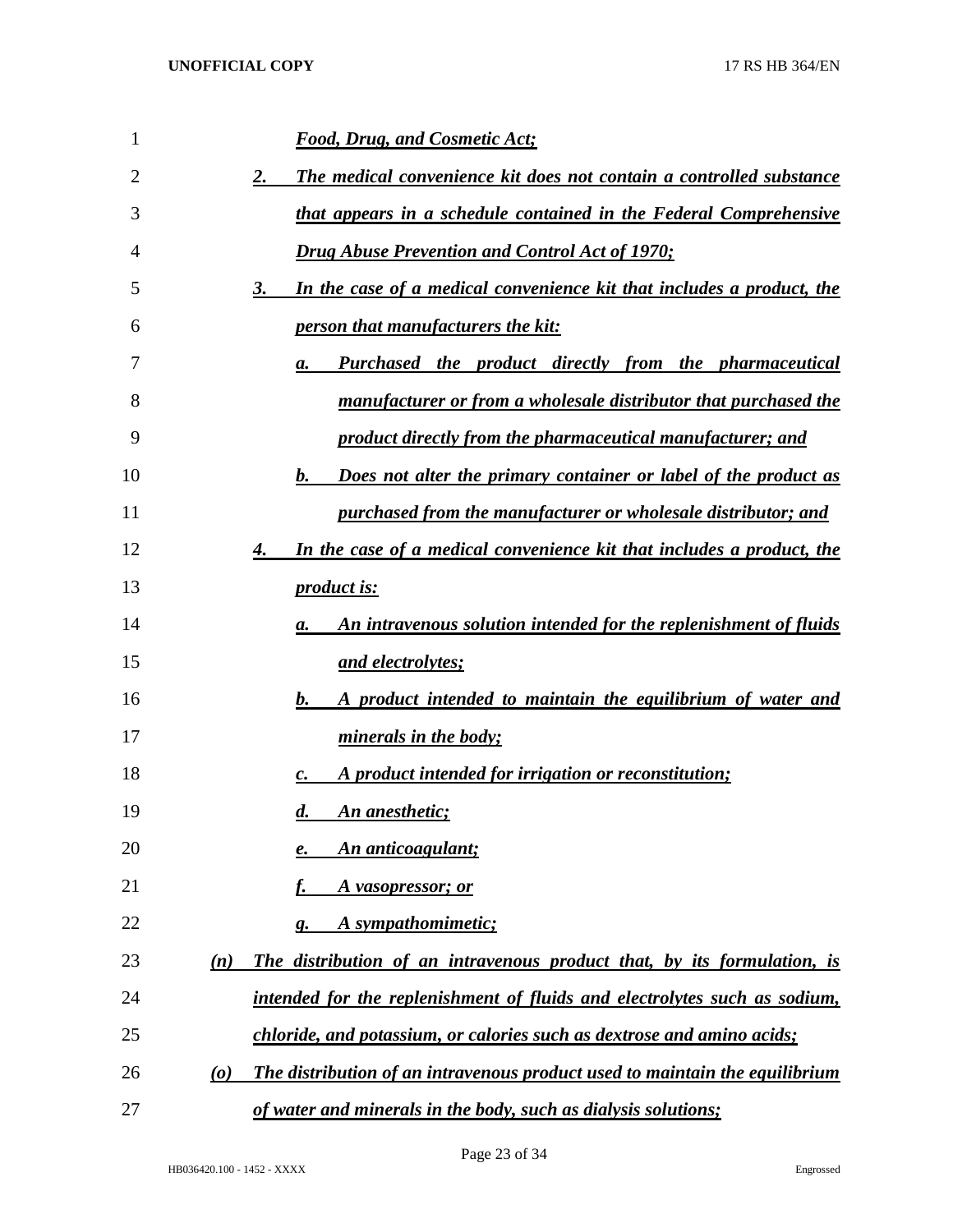| 1              | (p)               | The distribution of a product that is intended for irrigation, or sterile water,            |
|----------------|-------------------|---------------------------------------------------------------------------------------------|
| $\overline{2}$ |                   | whether intended for such purposes or for injection;                                        |
| 3              | $\left( q\right)$ | The distribution of a medical gas as defined in Section 575 of the Federal                  |
| 4              |                   | <b>Food, Drug, and Cosmetic Act; or</b>                                                     |
| 5              | (r)               | The distribution or sale of any licensed product under Section 351 of the                   |
| 6              |                   | <b>Federal Public Health Service Act that meets the definition of a device</b>              |
| 7              |                   | <u>under Section 201(h) of the Federal Food, Drug, and Cosmetic Act;</u>                    |
| 8              |                   | $(20)$ { $(17)$ } "Wholesale distribution" means the distribution of a prescription drug to |
| 9              |                   | persons other than an end user, but does not include:                                       |
| 10             | (a)               | Intracompany sales or transfers;                                                            |
| 11             | (b)               | The sale, purchase, distribution, trade, or transfer of a prescription drug for             |
| 12             |                   | emergency medical reasons;                                                                  |
| 13             | (c)               | The distribution of prescription drug samples by a manufacturer or authorized               |
| 14             |                   | distributor;                                                                                |
| 15             | (d)               | Drug returns or transfers to the original manufacturer, original wholesale                  |
| 16             |                   | distributor, or transfers to a reverse distributor or third-party returns processor;        |
| 17             | (e)               | The sale, purchase, or trade of a drug pursuant to a prescription;                          |
| 18             | (f)               | The delivery of a prescription drug by a common carrier;                                    |
| 19             | (g)               | The purchase or acquisition by a health-care entity or pharmacy that is a                   |
| 20             |                   | member of a group purchasing organization of a drug for its own use from the                |
| 21             |                   | group purchasing organization, or health-care entities or pharmacies that are               |
| 22             |                   | members of the group organization;                                                          |
| 23             | (h)               | The sale, purchase, distribution, trade, or transfer of a drug by a charitable              |
| 24             |                   | health-care entity to a nonprofit affiliate of the organization as otherwise                |
| 25             |                   | permitted by law;                                                                           |
| 26             | (i)               | The sale, transfer, merger, or consolidation of all or part of the business of a            |
| 27             |                   | pharmacy with another pharmacy or pharmacies; or                                            |

Page 24 of 34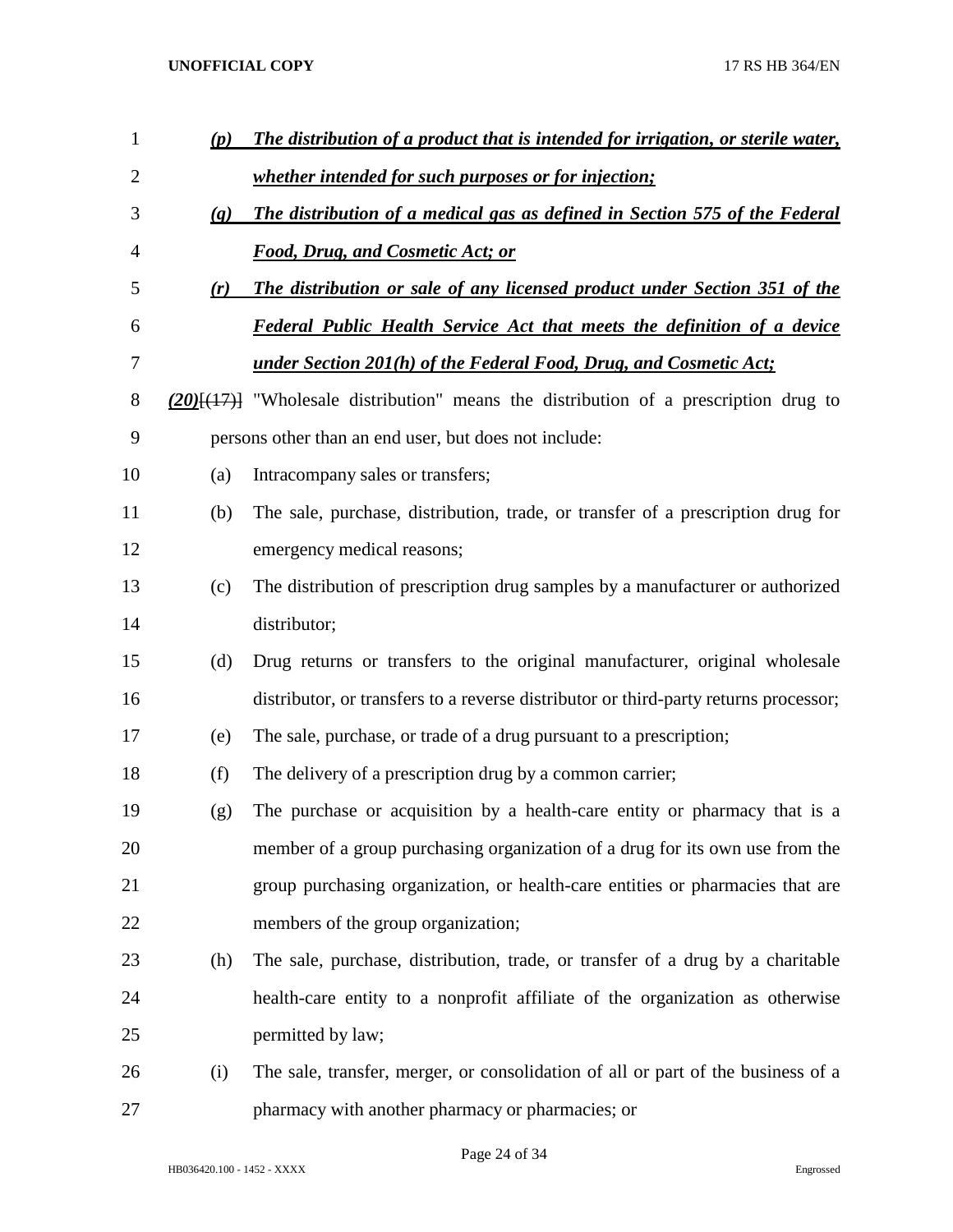| $\mathbf{1}$   | The distribution of a prescription drug to a health-care practitioner or to<br>(i)                            |
|----------------|---------------------------------------------------------------------------------------------------------------|
| $\overline{2}$ | another pharmacy if the total number of units transferred during a twelve (12)                                |
| 3              | month period does not exceed five percent (5%) of the total number of all                                     |
| $\overline{4}$ | units dispensed by the pharmacy during the immediate twelve (12) month                                        |
| 5              | period; and                                                                                                   |
| 6              | (21)[(18)] "Wholesale distributor" <i>or "virtual wholesale distributer"</i> means <i>a person</i>            |
| 7              | other than a manufacturer, a manufacturer's co-licensed partner, a third-party                                |
| 8              | logistics provider, or repackager engaged in wholesale distribution as defined by                             |
| 9              | $21$ U.S.C. sec. 353(e)(4) as amended by the Federal Drug Supply Chain Security                               |
| 10             | Act an entity engaged in the wholesale distribution of prescription drugs, including                          |
| 11             | but not limited to manufacturers, manufacturers' exclusive distributors, authorized                           |
| 12             | distributors of record, drug wholesalers or distributors, third party logistics                               |
| 13             | providers, third-party returns processors, reverse distributors, and pharmacy                                 |
| 14             | warehouses and retail pharmacies that engage in the wholesale distribution of a                               |
| 15             | prescription drug].                                                                                           |
| 16             | SECTION 5. A NEW SECTION OF KRS 315.400 TO 315.412 IS CREATED                                                 |
| 17             | <b>TO READ AS FOLLOWS:</b>                                                                                    |
| 18             | <b>Each facility of a third-party logistics provider located within Kentucky shall be</b><br>$\mathcal{L}(I)$ |
| 19             | <i>licensed by the board prior to shipping a prescription drug:</i>                                           |
| 20             | Within the borders of Kentucky; or<br>(a)                                                                     |
| 21             | To a location outside the borders of Kentucky.<br>(b)                                                         |
| 22             | Licenses issued under subsection $(1)$ of this section shall be renewed annually<br>(2)                       |
| 23             | upon:                                                                                                         |
| 24             | <b>Completion of an application; and</b><br>(a)                                                               |
| 25             | Payment of a renewal fee as established by administrative regulations<br>(b)                                  |
| 26             | promulgated by the board.                                                                                     |

*(3) A third-party logistics provider located in another state seeking to ship a*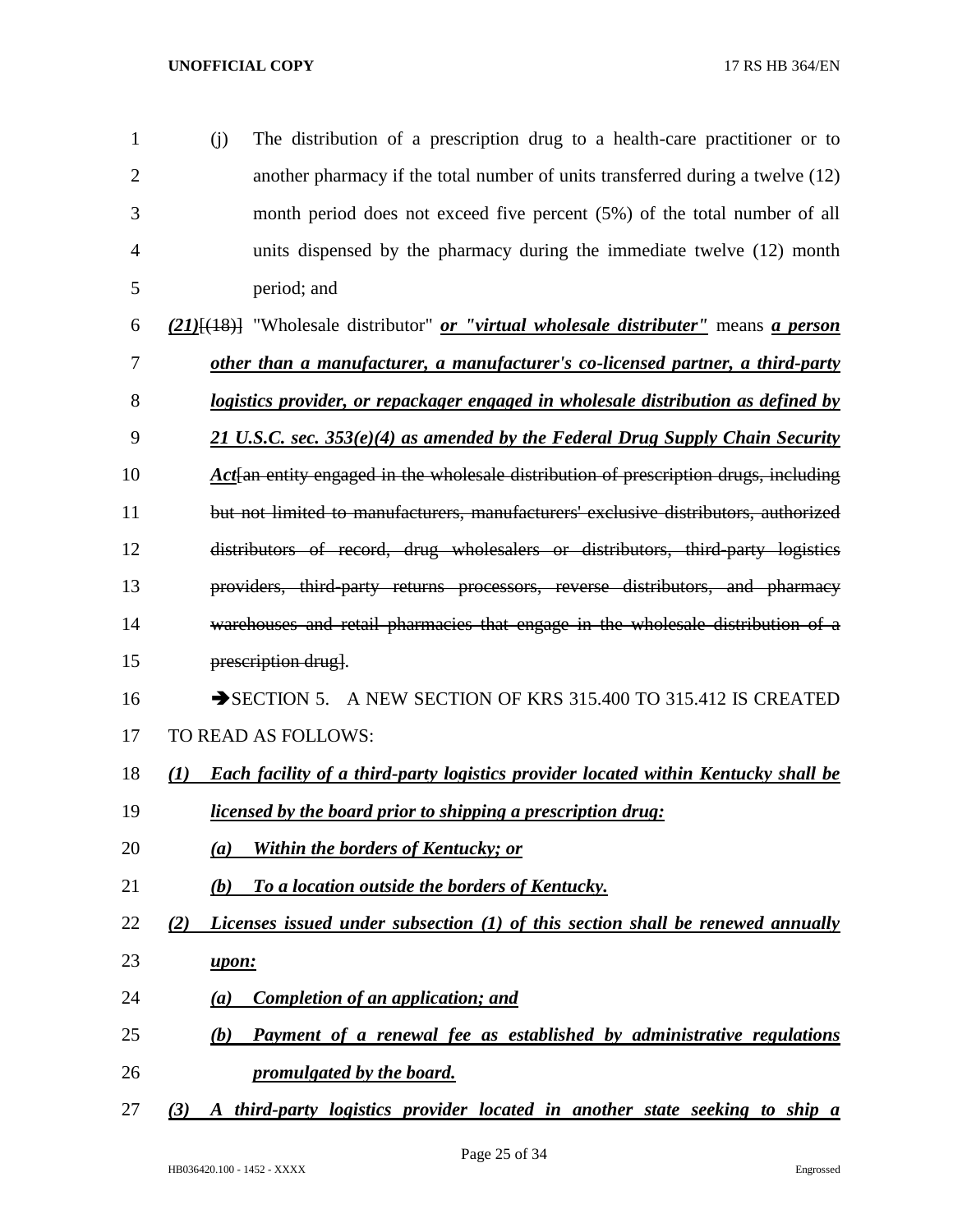| 1              | prescription drug into Kentucky shall provide documentation upon request by the           |
|----------------|-------------------------------------------------------------------------------------------|
| $\overline{2}$ | by the board or its staff that the third-party logistics provider is licensed as a        |
| 3              | <i>third-party logistics provider by:</i>                                                 |
| 4              | The state from which the third-party logistics provider ships, if that state<br>(a)       |
| 5              | <u>licenses third-party logistics providers; or</u>                                       |
| 6              | <b>The United States Food and Drug Administration.</b><br>(b)                             |
| 7              | A third-party logistics provider license shall be valid only for the name,<br>(4)         |
| 8              | <u>ownership, and location listed on the license. Changes of name, ownership, or</u>      |
| 9              | location shall require a new third-party logistics provider license.                      |
| 10             | Changes in information required for licensure shall be reported to the board, in<br>(5)   |
| 11             | <u>writing, within ten (10) days of the change.</u>                                       |
| 12             | A third-party logistics provider shall not operate from a place of residence.<br>(6)      |
| 13             | A third-party logistics provider facility shall be located apart and separate from<br>(7) |
| 14             | any retail pharmacy licensed by the board.                                                |
| 15             | A third-party logistics provider shall publicly display all licenses and have the<br>(8)  |
| 16             | most recent state and federal inspection reports readily available.                       |
| 17             | SECTION 6. A NEW SECTION OF KRS 315.400 TO 315.412 IS CREATED                             |
| 18             | TO READ AS FOLLOWS:                                                                       |
| 19             | An applicant for licensure as a third-party logistics provider shall submit a<br>(I)      |
| 20             | satisfactorily completed board-approved application along with the required fee.          |
| 21             | <b>New applicants shall provide, at minimum, the following:</b>                           |
| 22             | The applicant's full name, all trade or business names used, full business<br>(a)         |
| 23             | address, and telephone number;                                                            |
| 24             | Type of ownership, whether individual, partnership, limited liability<br><u>(b)</u>       |
| 25             | <i>company, or corporation;</i>                                                           |
| 26             | <u>Name of the owner or owners, including:</u><br>(c)                                     |
| 27             | If a person, the name, address, Social Security number, and date of<br>1.                 |

Page 26 of 34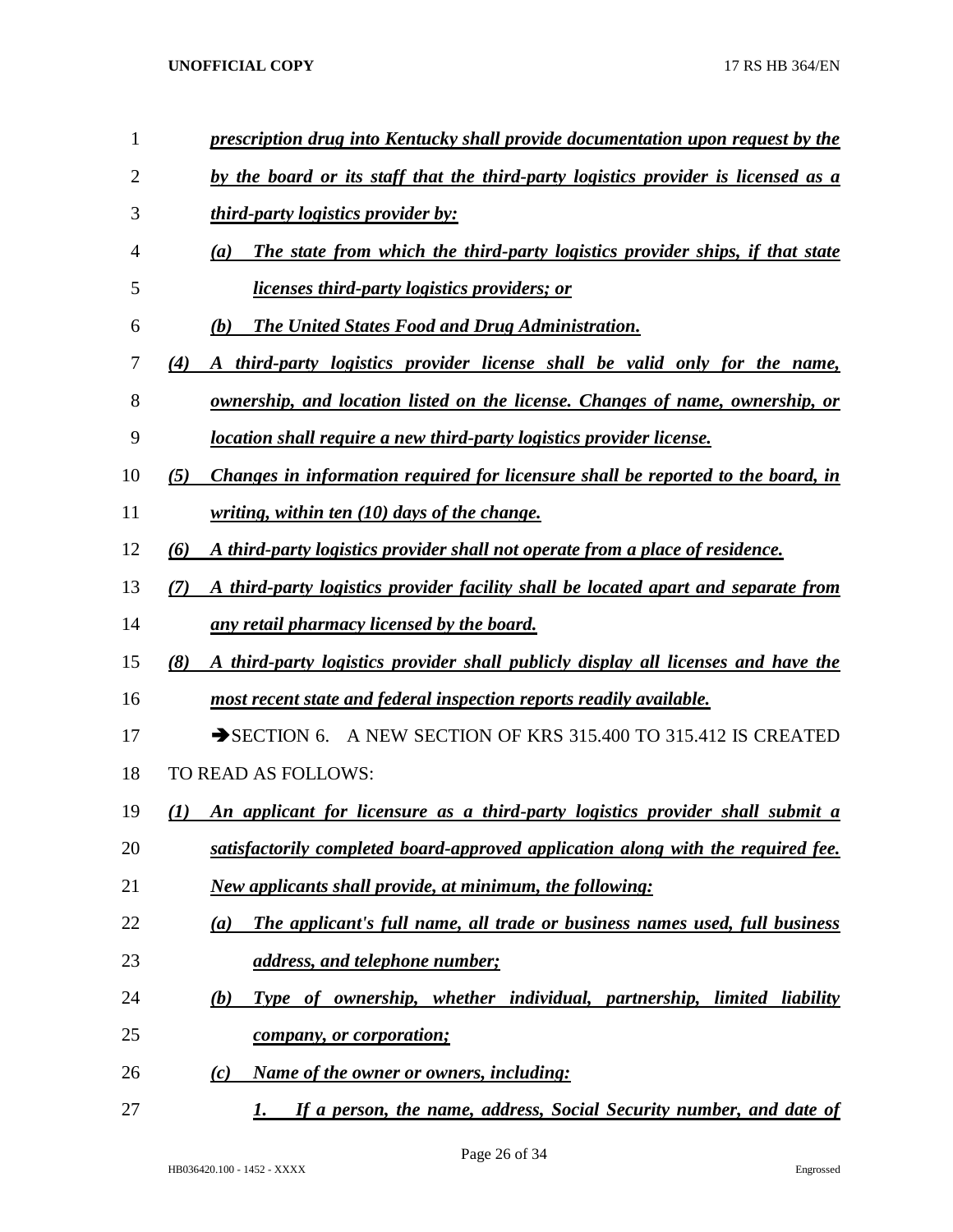| 1              | birth;                                                                                   |
|----------------|------------------------------------------------------------------------------------------|
| $\overline{2}$ | If other than a person, the name, address, Social Security number,<br>2.                 |
| 3              | and date of birth of each partner, limited liability company member, or                  |
| 4              | corporate officer and corporate director, and the federal employer                       |
| 5              | <i><u><b>identification number;</b></u></i>                                              |
| 6              | If a corporation, the state of incorporation; and<br>3.                                  |
| 7              | If a publicly traded corporation, the information described in<br>4.                     |
| 8              | subparagraph 2. of this paragraph is not required for corporate                          |
| 9              | officers and corporate directors; and                                                    |
| 10             | Upon the board's written request, a list of all manufacturers, wholesale<br>(d)          |
| 11             | distributors, and dispensers for whom the third-party logistics provider                 |
| 12             | <i>provides services.</i>                                                                |
| 13             | The board may use a board-approved outside agency, if permitted by federal law,<br>(2)   |
| 14             | to inspect third-party logistics providers.                                              |
| 15             | SECTION 7. A NEW SECTION OF KRS 315.400 TO 315.412 IS CREATED                            |
| 16             | TO READ AS FOLLOWS:                                                                      |
| 17             | The board shall consider, at a minimum, the following factors in determining the<br>(1)  |
| 18             | eligibility for initial licensure and renewal of third-party logistics providers:        |
| 19             | A finding by a law enforcement agency or regulatory agency that the<br>$\left( a\right)$ |
| 20             | applicant or any owners of an applicant has violated federal, state, or local            |
| 21             | <u>laws;</u>                                                                             |
| 22             | Suspension, revocation, or any other sanction against a license currently or<br>(b)      |
| 23             | previously held by the applicant or any of its owners for a violation of                 |
| 24             | <i>federal or state law;</i>                                                             |
| 25             | A finding that the applicant or any of its owners are guilty of or pleaded<br>(c)        |
| 26             | guilty or nolo contendere to violating federal, state, or local laws;                    |
| 27             | The furnishing by the applicant of false or fraudulent material in any<br>(d)            |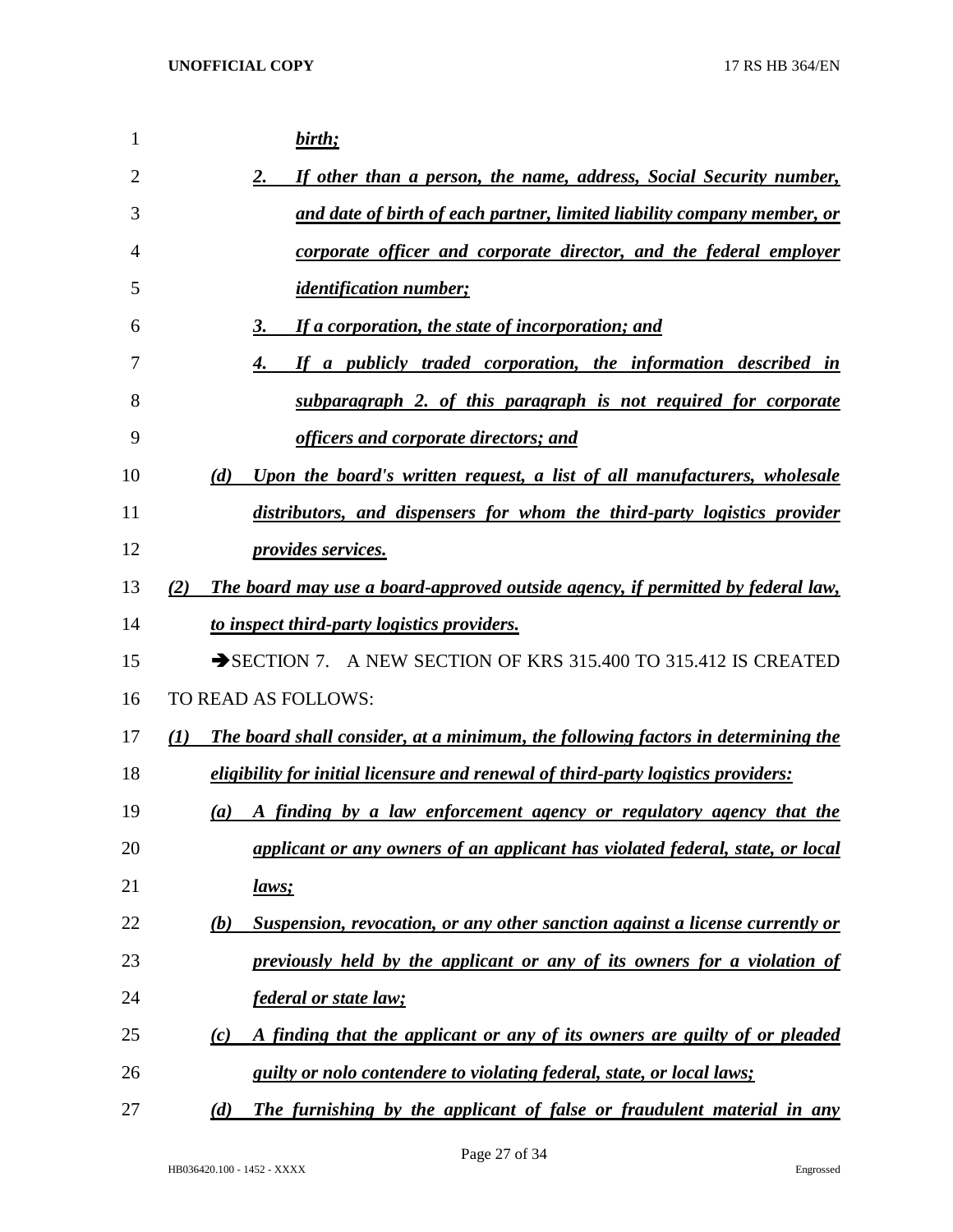| 1  | <i><u><b>application</b></u></i>                                                           |
|----|--------------------------------------------------------------------------------------------|
| 2  | Failure to maintain or make available to the board or to federal, state, or<br>(e)         |
| 3  | local law enforcement officials the records required to be maintained by                   |
| 4  | <i>third-party logistics providers; and</i>                                                |
| 5  | Any other factors or qualifications that the board considers relevant to and<br>(f)        |
| 6  | consistent with the public health and safety. Any factors inconsistent with                |
| 7  | federal standards shall not be applied.                                                    |
| 8  | A licensee who has no record of providing third-party logistics services involving<br>(2)  |
| 9  | prescription drugs during a routine inspection may have its subsequent renewal             |
| 10 | application referred to the board for review and possible discipline, and the board        |
| 11 | may require the licensee to appear before the board at the review.                         |
| 12 | (3)<br>A third-party logistics provider shall have and follow a diversion detection and    |
| 13 | loss prevention plan that includes all prescription drugs, which shall be                  |
| 14 | <i>immediately available to the board or its agents upon request.</i>                      |
| 15 | The board shall have the right to deny licensure if it determines that granting the<br>(4) |
| 16 | <u>license would not be consistent with public health and safety.</u>                      |
| 17 | A NEW SECTION OF KRS 315.400 TO 315.412 IS CREATED<br>$\rightarrow$ SECTION 8.             |
| 18 | TO READ AS FOLLOWS:                                                                        |
| 19 | Third-party logistics providers shall establish and maintain for board inspection<br>(I)   |
| 20 | a list of each partner, limited liability company member, and corporate officer            |
| 21 | and director, including a description of the duties and the qualifications of each.        |
| 22 | (2)<br>A third-party logistics provider shall not have as an owner or designated           |
| 23 | <u>representative anyone convicted of a felony for conduct relating to:</u>                |
| 24 | <b>Providing third-party logistics services involving prescription drugs;</b><br>(a)       |
| 25 | (b)<br>A violation of 21 U.S.C. sec. 331(i) or (k); or                                     |
| 26 | A violation of 18 U.S.C. sec. 1365 relating to product tampering.<br>(c)                   |
| 27 | A third-party logistics provider shall not have, as an owner or designated<br>(3)          |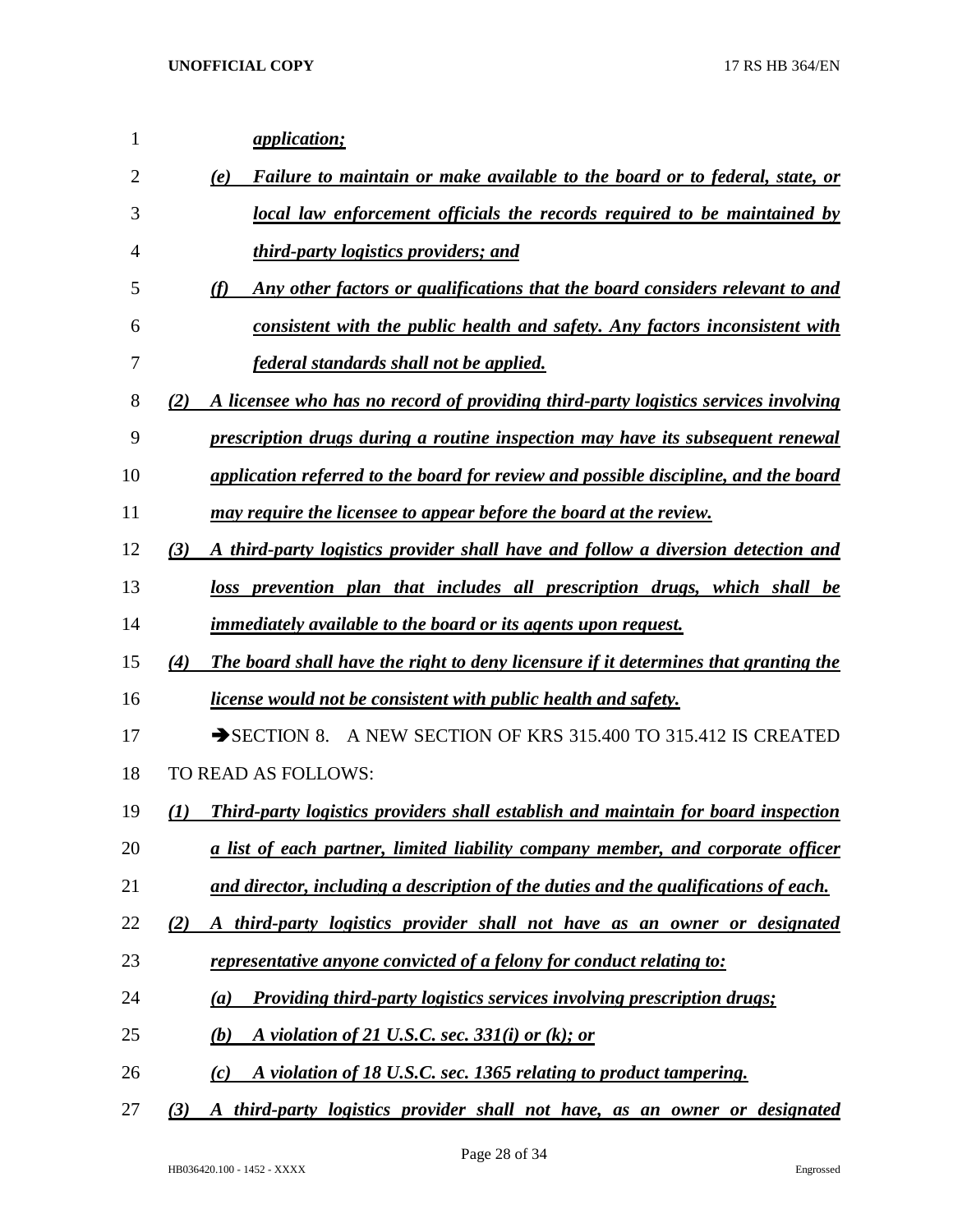| 1              |                  | representative, anyone who has violated federal or state requirements for third-    |
|----------------|------------------|-------------------------------------------------------------------------------------|
| $\overline{2}$ |                  | party logistics provider licensure and presented a threat of serious adverse health |
| 3              |                  | consequences or death to humans.                                                    |
| 4              |                  | A NEW SECTION OF KRS 315.400 TO 315.412 IS CREATED<br>$\rightarrow$ SECTION 9.      |
| 5              |                  | TO READ AS FOLLOWS:                                                                 |
| 6              | $\mathcal{L}(I)$ | A third-party logistics provider shall operate in compliance with all applicable    |
| 7              |                  | federal, state, and local laws and regulations, including but not limited to:       |
| 8              |                  | The Drug Supply Chain Security Act of 2013 and rules promulgated<br>(a)             |
| 9              |                  | thereunder; and                                                                     |
| 10             |                  | The storage practices set out in 21 U.S.C. sec. 360eee-3(d)(2)(C)<br>(b)            |
| 11             | (2)              | A third-party logistics provider shall allow the board and authorized federal,      |
| 12             |                  | state, and local law enforcement officials to enter and inspect its premises and    |
| 13             |                  | delivery vehicles, to audit its records and written operating procedures, and to    |
| 14             |                  | confiscate prescription drugs and records to the extent authorized by law, rule, or |
| 15             |                  | regulation.                                                                         |
| 16             | (3)              | Failure to operate in compliance with all applicable federal, state, and local laws |
| 17             |                  | and regulations shall constitute unprofessional conduct pursuant to KRS             |
| 18             |                  | $315.121(1)(a)$ .                                                                   |
| 19             |                  | A NEW SECTION OF KRS CHAPTER 315 IS CREATED TO<br>$\rightarrow$ SECTION 10.         |
| 20             |                  | <b>READ AS FOLLOWS:</b>                                                             |
| 21             | $\mathcal{L}(I)$ | A medical gas wholesaler, whether located within the Commonwealth or                |
| 22             |                  | operating within the Commonwealth from a location outside the Commonwealth,         |
| 23             |                  | shall be licensed by the board. Each license application shall be a fee which       |
| 24             |                  | <u>shall:</u>                                                                       |
| 25             |                  | Be prescribed by administrative regulation promulgated by the board in an<br>(a)    |
| 26             |                  | <u>amount not to exceed two hundred fifty dollars (\$250); and</u>                  |
| 27             |                  | Not be increased by more than twenty-five dollars (\$25) per year.<br>(b)           |

Page 29 of 34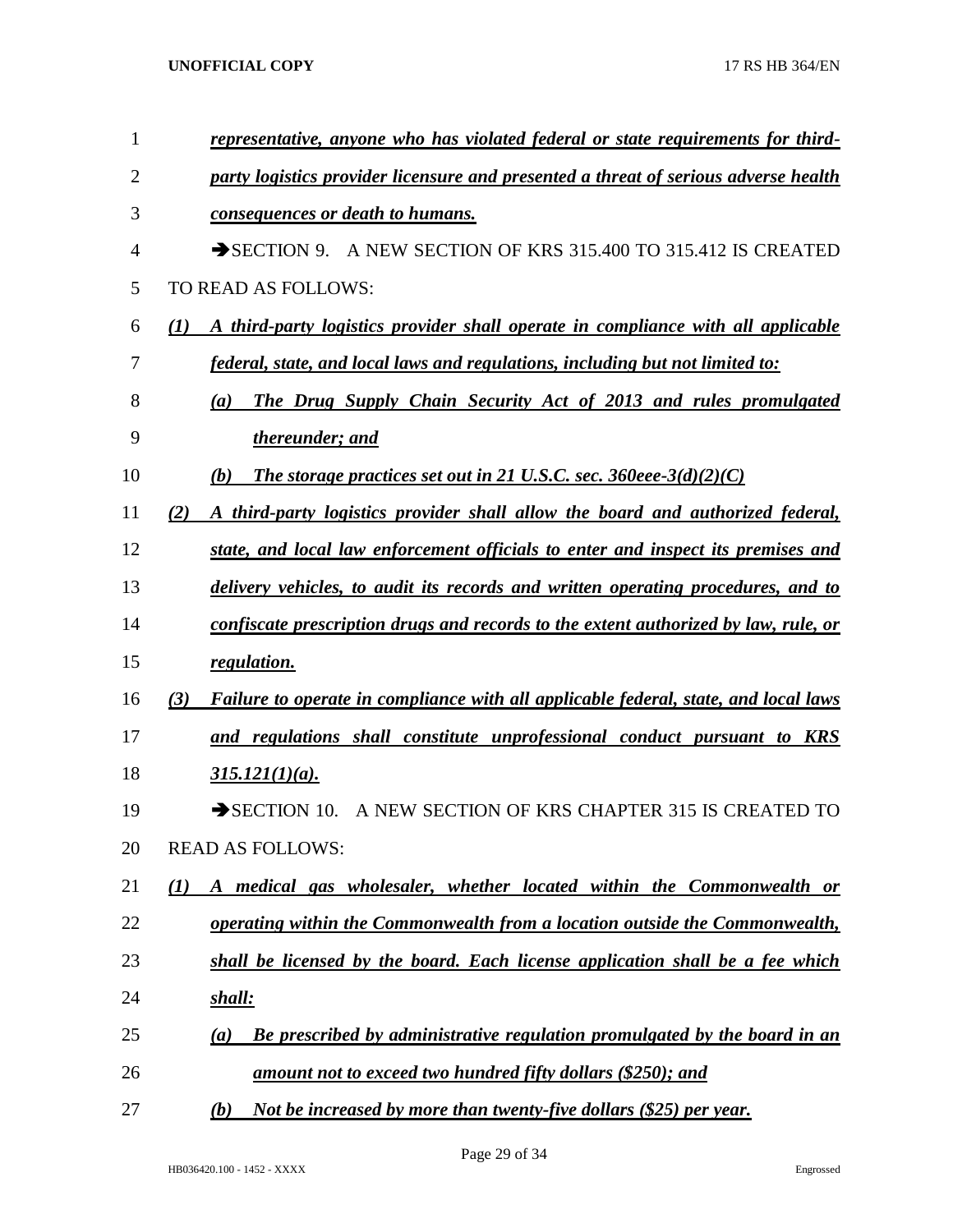| $\mathbf{1}$   | A medical gas wholesaler shall be required to maintain accurate records of all<br>(2)         |
|----------------|-----------------------------------------------------------------------------------------------|
| $\overline{2}$ | drugs handled. Records shall be made available to agents of the board for                     |
| 3              | <i>inspection upon request.</i>                                                               |
| 4              | Failure to report to the board or willful submission of inaccurate information<br>(3)         |
| 5              | shall be grounds for disciplinary action under KRS 315.121.                                   |
| 6              | The board shall promulgate administrative regulations to specify the criteria for<br>(4)      |
| 7              | <i>licensure and discipline of a medical gas wholesaler.</i>                                  |
| $8\,$          | Section 11. KRS 315.205 is amended to read as follows:                                        |
| 9              | Upon the request of an individual or his or her parent or guardian, a pharmacist who          |
| 10             | administers an immunization to an individual who is fourteen $(14)$ to seventeen $(17)$ years |
| 11             | of age or an influenza vaccine to an individual who is nine (9) to thirteen (13) years of     |
| 12             | age, as authorized in KRS $315.010(22)[(21)]$ , shall provide notification of the             |
| 13             | immunization to the individual's primary care provider.                                       |
| 14             | Section 12. KRS 194A.450 is repealed and reenacted as a new section of KRS                    |
| 15             | Chapter 315 to read as follows:                                                               |
| 16             | For the purposes of Sections 12 to 17 of this Act [KRS 194A.450 to 194A.458]:                 |
| 17             | "Controlled substance" has the same meaning as in KRS 218A.010;<br>(1)                        |
| 18             | "Dispense" has the same meaning as in KRS 217.015;<br>(2)                                     |
| 19             | "Health care provider" has the same meaning as in KRS 304.17A-005;<br>(3)                     |
| 20             | "Health facility" has the same meaning as in KRS 216B.015;<br>(4)                             |
| 21             | "Legend drug" has the same meaning as in KRS 217.015;<br>(5)                                  |
| 22             | "Pharmacist" has the same meaning as in KRS 315.010; and<br>(6)                               |
| 23             | "Prescription drug" has the same meaning as in KRS 315.010.<br>(7)                            |
| 24             | Section 13. KRS 194A.452 is repealed and reenacted as a new section of KRS                    |
| 25             | Chapter 315 to read as follows:                                                               |
| 26             | The <b>board</b> Cabinet for Health and Family Services Shall establish and maintain a<br>(1) |
| 27             | legend drug repository program to support the donation of a legend drug or supplies           |

Page 30 of 34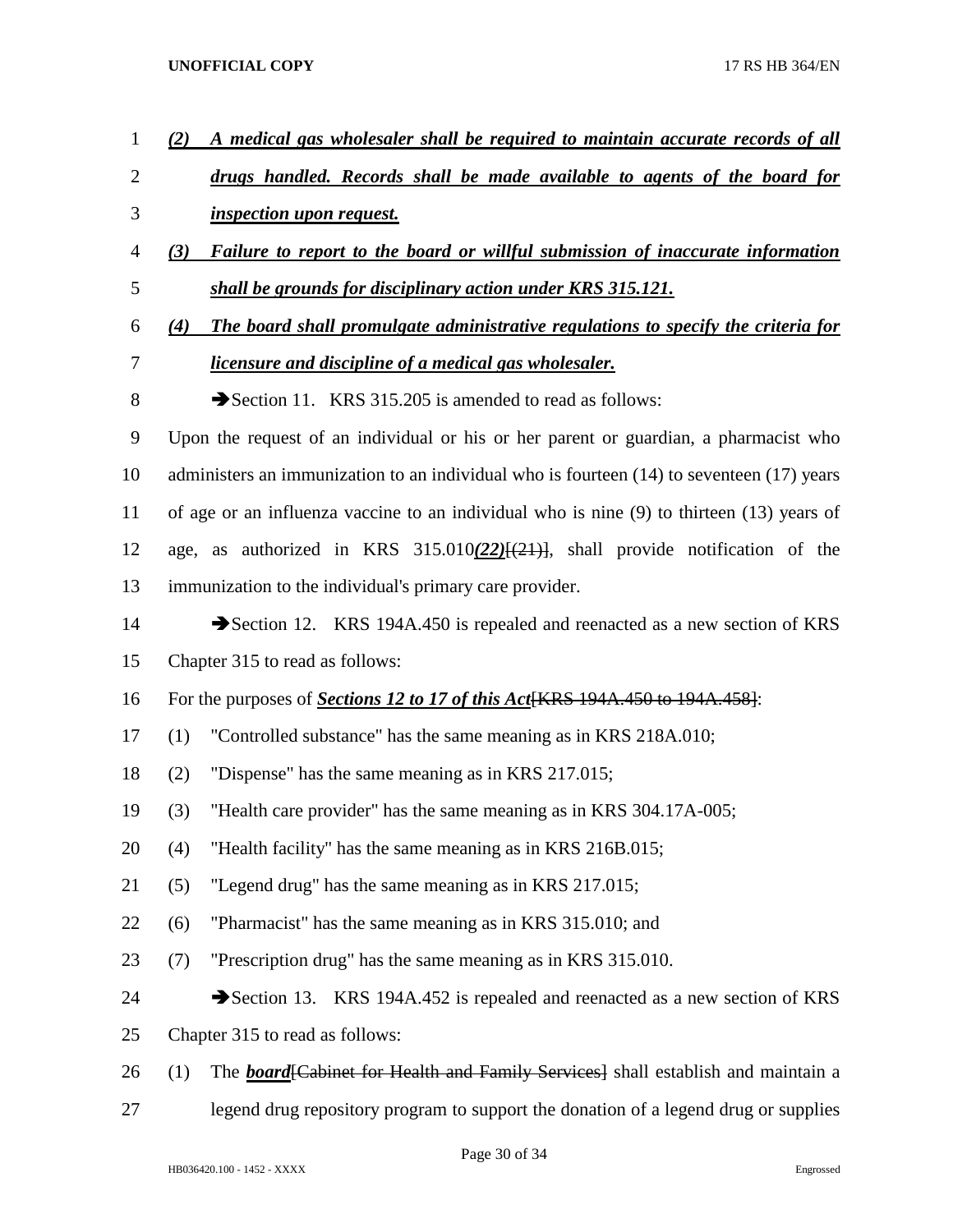needed to administer a legend drug for use by an individual who meets the eligibility criteria specified by an administrative regulation promulgated by the **board** [cabinet]. The repository program shall not accept any controlled substance. (2) Donations may be made on the premises of a health facility or pharmacy that elects to participate in the program and meets requirements specified by the *board*[cabinet] by an administrative regulation promulgated by the *board*[cabinet]. (3) The health facility may charge a handling fee to an individual who received a legend drug or supplies under the program established under this section, except that the fee shall not exceed the amount established by an administrative regulation 10 promulgated by the *board* [cabinet]. (4) A health facility or pharmacy that receives a donated legend drug under this section may distribute the legend drug or supplies to another eligible health facility or pharmacy for use under the program created under this section. (5) Nothing in this section or *Section 14 of this Act*[KRS 194A.454] shall require a health facility, pharmacy, pharmacist, or practitioner to participate in the program established in this section. 17 Section 14. KRS 194A.454 is repealed and reenacted as a new section of KRS Chapter 315 to read as follows: (1) A legend drug or supplies used to administer a legend drug may be accepted and dispensed under the program established in *Section 13 of this Act*[KRS 194A.452] only if the following requirements are met: (a) The legend drug or supplies needed to administer the legend drug is in its original, unopened, sealed, and tamper-evident unit dose packaging or, if packaged in single-unit doses, the single-unit dose packaging is unopened; (b) The legend drug is not classified as a controlled substance;

 (c) The legend drug or supplies needed to administer a legend drug is not adulterated or misbranded, as determined by a pharmacist employed by, or

Page 31 of 34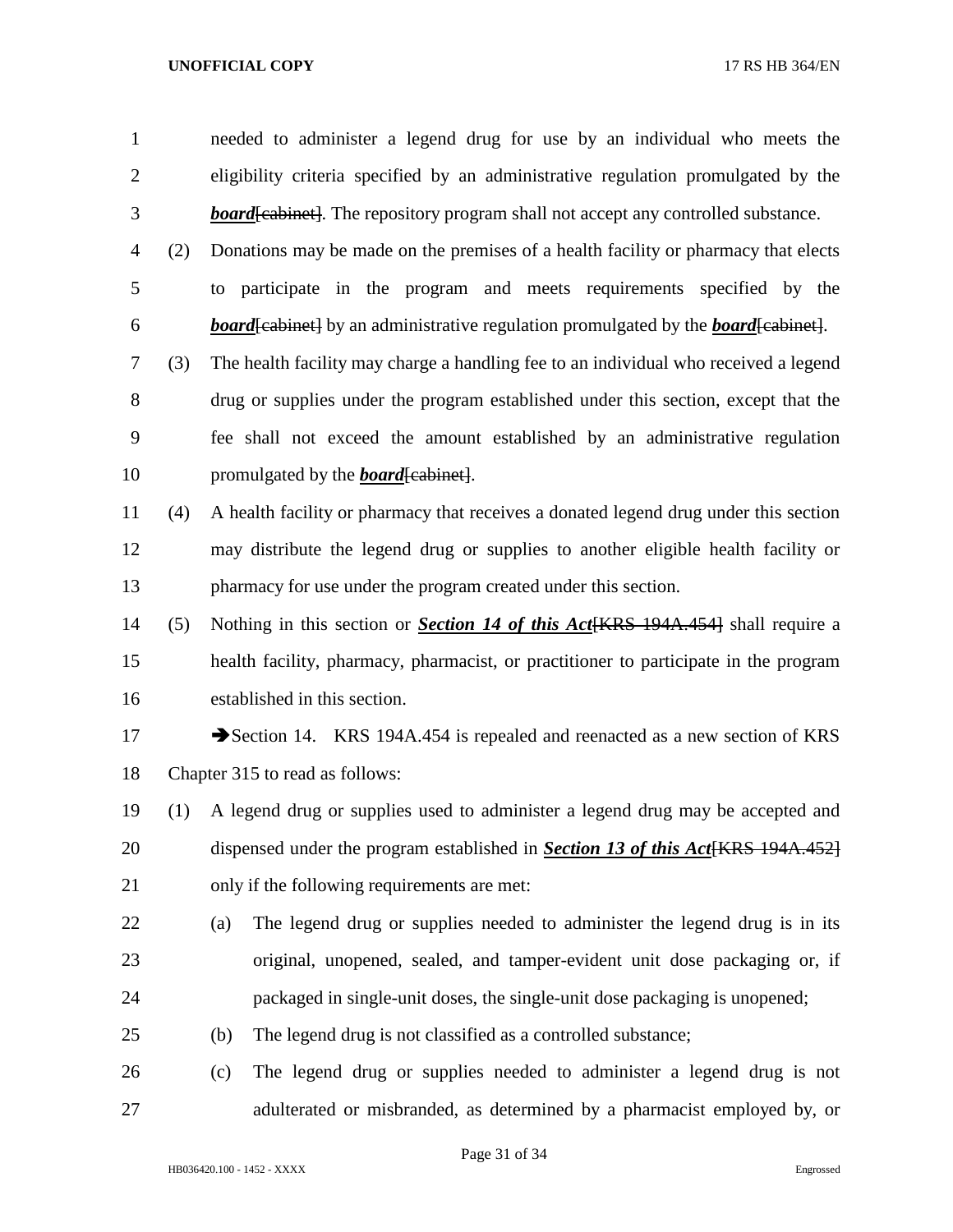- under contract with, the health facility or pharmacy, who shall inspect the drug or supplies needed to administer a legend drug before the drug or supplies are dispensed; and (d) The legend drug or supplies needed to administer a legend drug are prescribed by a physician, advanced practice registered nurse, or physician assistant and dispensed by a pharmacist. (2) No legend drug or supplies needed to administer a legend drug that are donated for use under this section may be resold. 9 Section 15. KRS 194A.456 is repealed and reenacted as a new section of KRS Chapter 315 to read as follows: (1) Unless the manufacturer of a legend drug or supply needed to administer a legend drug exercises bad faith or fails to exercise ordinary care, the manufacturer of a legend drug or supply shall not be subject to criminal or civil liability for injury, death, or loss to a person or property for matters related to the donation, acceptance, or dispensing of the drug or supply under the legend drug repository created under
- **Section 13 of this Act** KRS 194A.452, including liability for failure to transfer or communicate product or consumer information or the expiration date of the donated drug or supply.
- (2) Health facilities, pharmacies, and health care providers shall be immune from civil liability for injury to or the death of an individual to whom a legend drug or supply is dispensed and shall not be subject to disciplinary action for unprofessional conduct for their acts or omissions related to donating, accepting, distributing, or 23 dispensing a legend drug or supply under *Sections 12 to 17 of this Act* [KRS] 24 194A.450 to 194A.458, unless the act or omission involves reckless, wanton, or intentional misconduct or the act or omission results from failure to exercise ordinary care.
- 

27 Section 16. KRS 194A.458 is repealed and reenacted as a new section of KRS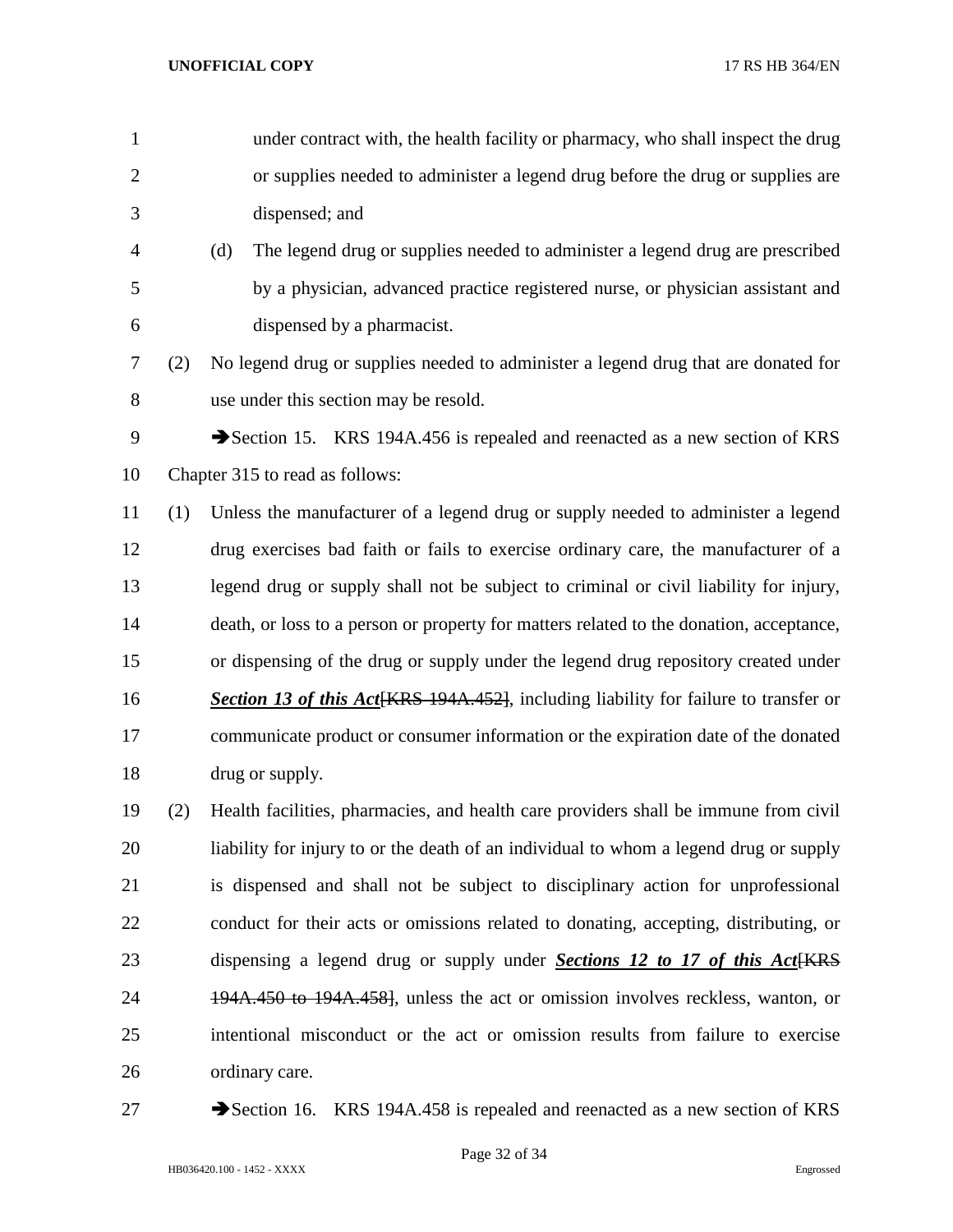Chapter 315 to read as follows: 2 The *board* [Cabinet for Health and Family Services] shall promulgate administrative regulations to establish: (1) The requirements for health facilities and pharmacies to accept and dispense donated legend drugs or supplies needed to administer legend drugs under *Sections 13 and 14 of this Act*[KRS 194A.452 and 194A.454], including all of the following: (a) Eligibility criteria for health facilities; (b) Standards and procedures for accepting, safely storing, and dispensing donated legend drugs or supplies needed to administer legend drugs; (c) Standards and procedures for inspecting donated legend drugs or supplies needed to administer legend drugs to determine if these are in their original, unopened, sealed, and tamper-evident unit dose packaging or, if packaged in single-unit doses, the single-unit dose packaging is unopened; and (d) Standards and procedures for inspecting donated legend drugs or supplies needed to administer legend drugs to determine that these are not adulterated or misbranded; (2) Eligibility criteria for individuals to receive donated legend drugs or supplies needed to administer legend drugs dispensed under *Sections 13 and 14 of this Act*[KRS 194A.452 and 194A.454]; (3) Standards for prioritizing the dispensation to individuals who are uninsured or 22 indigent, or to others if an uninsured or indigent individual is unavailable; (4) A means by which an individual who is eligible to receive a donated legend drug or supplies needed to administer a legend drug may indicate that eligibility; (5) Necessary forms for administration of the legend drug repository program; (6) The maximum handling fee that a health facility may charge for accepting, distributing, or dispensing donated legend drugs or supplies needed to administer

Page 33 of 34